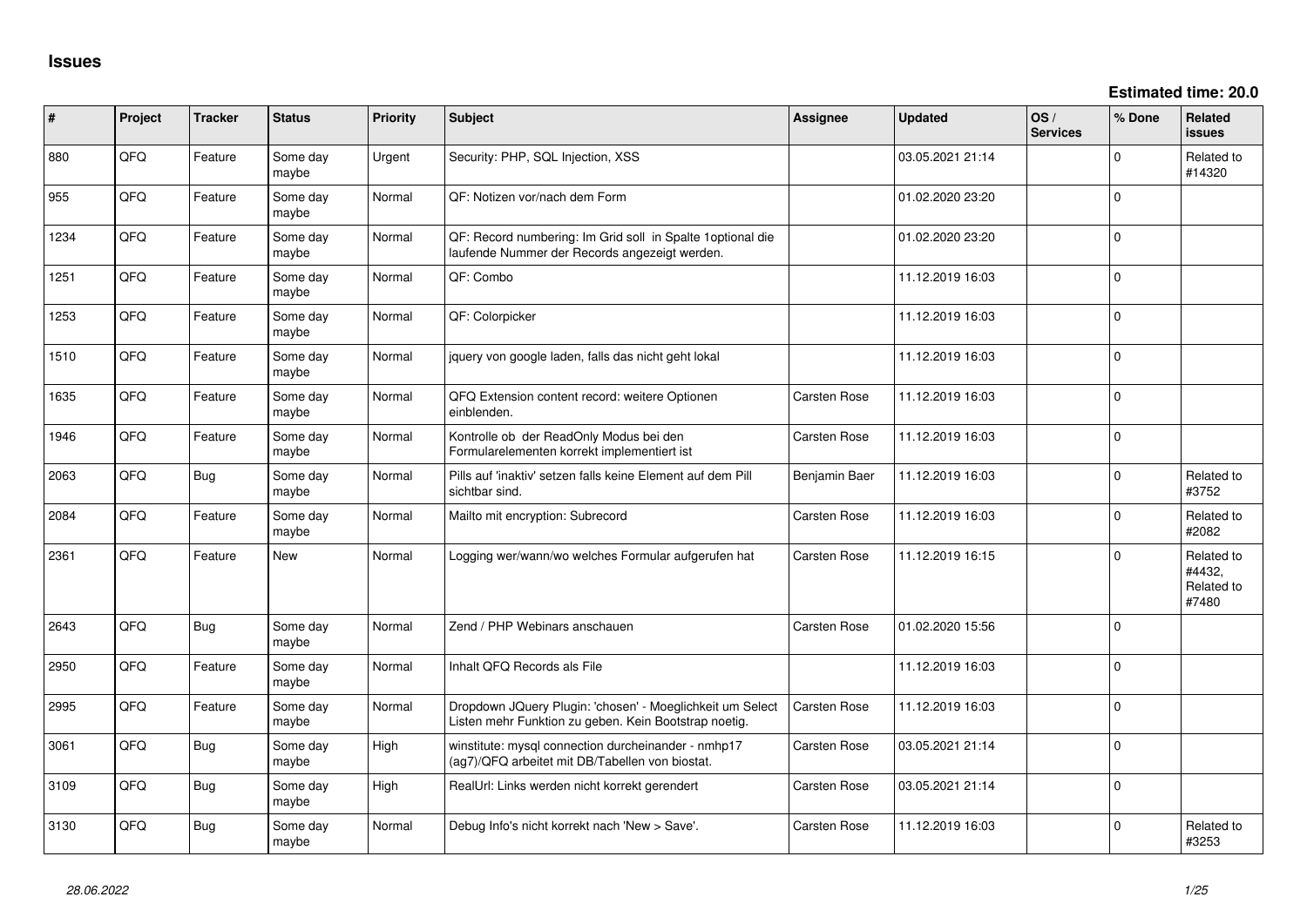| $\vert$ # | <b>Project</b> | <b>Tracker</b> | <b>Status</b>     | <b>Priority</b> | <b>Subject</b>                                                                                                                | Assignee            | <b>Updated</b>   | OS/<br><b>Services</b> | % Done      | Related<br><b>issues</b>                    |
|-----------|----------------|----------------|-------------------|-----------------|-------------------------------------------------------------------------------------------------------------------------------|---------------------|------------------|------------------------|-------------|---------------------------------------------|
| 3216      | QFQ            | Feature        | Some day<br>maybe | Normal          | dynamic update für checkbox label2                                                                                            | <b>Carsten Rose</b> | 11.12.2019 16:03 |                        | $\Omega$    | Related to<br>#2081                         |
| 3267      | QFQ            | Feature        | Some day<br>maybe | Normal          | 2 Forms auf einer Seite: real + Read only                                                                                     | Carsten Rose        | 11.12.2019 16:03 |                        | $\Omega$    |                                             |
| 3273      | QFQ            | Feature        | Some day<br>maybe | Low             | Dirty Flag in Form                                                                                                            | <b>Carsten Rose</b> | 11.12.2019 16:02 |                        | $\Omega$    |                                             |
| 3285      | QFQ            | Feature        | Some day<br>maybe | Normal          | Zeichenlimit pro Feld: textarea / editor                                                                                      | <b>Carsten Rose</b> | 11.12.2019 16:02 |                        | $\Omega$    |                                             |
| 3291      | QFQ            | Feature        | Some day<br>maybe | Normal          | AutoCron websiteToken                                                                                                         | <b>Carsten Rose</b> | 11.12.2019 16:02 |                        | $\Omega$    | Related to<br>#4250                         |
| 3331      | QFQ            | Feature        | Some day<br>maybe | Normal          | Default Tooltip fuer page? Links: mit Form und Record ID                                                                      | <b>Carsten Rose</b> | 11.12.2019 16:02 |                        | $\Omega$    |                                             |
| 3332      | QFQ            | Feature        | Some day<br>maybe | Normal          | Uploads: Thumbnails, Details zum hochgeladenen File                                                                           | Carsten Rose        | 11.12.2019 16:02 |                        | $\Omega$    | Related to<br>#3264,<br>Related to<br>#5333 |
| 3349      | QFQ            | Bug            | Some day<br>maybe | Normal          | config.qfq.ini: a) vertraegt keine '=' im Value (z.B. Passwort),<br>b) Values sollten in ticks einschliessbar sein (spaces, ) | <b>Carsten Rose</b> | 11.12.2019 16:02 |                        | $\Omega$    |                                             |
| 3350      | QFQ            | Feature        | Some day<br>maybe | Normal          | FormEditor: Hilfetext hinter 'checktype'                                                                                      | <b>Carsten Rose</b> | 11.12.2019 16:02 |                        | $\mathbf 0$ |                                             |
| 3385      | QFQ            | Feature        | Some day<br>maybe | Normal          | templateGroup: insert/update/delete non primary records                                                                       | Carsten Rose        | 11.12.2019 16:02 |                        | $\Omega$    |                                             |
| 3415      | QFQ            | Feature        | Some day<br>maybe | Normal          | FE Login Box Templatefile                                                                                                     | Benjamin Baer       | 11.12.2019 16:02 |                        | $\Omega$    |                                             |
| 3432      | QFQ            | Feature        | <b>New</b>        | Normal          | subrecord: dynamicUpdate                                                                                                      | <b>Carsten Rose</b> | 11.06.2020 21:10 |                        | $\Omega$    | Related to<br>#5691                         |
| 3457      | QFQ            | Feature        | Some day<br>maybe | Normal          | LDAP: concat multi values to one single entry                                                                                 | Carsten Rose        | 11.12.2019 16:02 |                        | $\Omega$    |                                             |
| 3458      | QFQ            | Feature        | Some day<br>maybe | Normal          | Display 'Edit Form Element'-Checkbox on form: should<br>depend on FE Group                                                    | <b>Carsten Rose</b> | 11.12.2019 16:02 |                        | $\Omega$    | Related to<br>#3447                         |
| 3495      | QFQ            | Feature        | Some day<br>maybe | Normal          | Predifined Parameter werden nicht in '+' (add new record)<br>SIP gerendert.                                                   |                     | 11.12.2019 16:02 |                        | $\mathbf 0$ |                                             |
| 3504      | QFQ            | Feature        | <b>New</b>        | Normal          | Logging: welche Action FEs werden wann wie ausgefuehrt                                                                        | <b>Carsten Rose</b> | 01.02.2020 23:21 |                        | $\Omega$    | Related to<br>#5458.<br>Related to<br>#4092 |
| 3537      | QFQ            | Feature        | Some day<br>maybe | Low             | SHOW COLUMNS FROM tableName - Extend '{{!'<br>definition                                                                      | Carsten Rose        | 11.12.2019 16:02 |                        | $\Omega$    |                                             |
| 3547      | QFQ            | <b>Bug</b>     | <b>New</b>        | Normal          | FE of type 'note' causes writing of empty fields.                                                                             | <b>Carsten Rose</b> | 01.02.2020 23:21 |                        | $\Omega$    |                                             |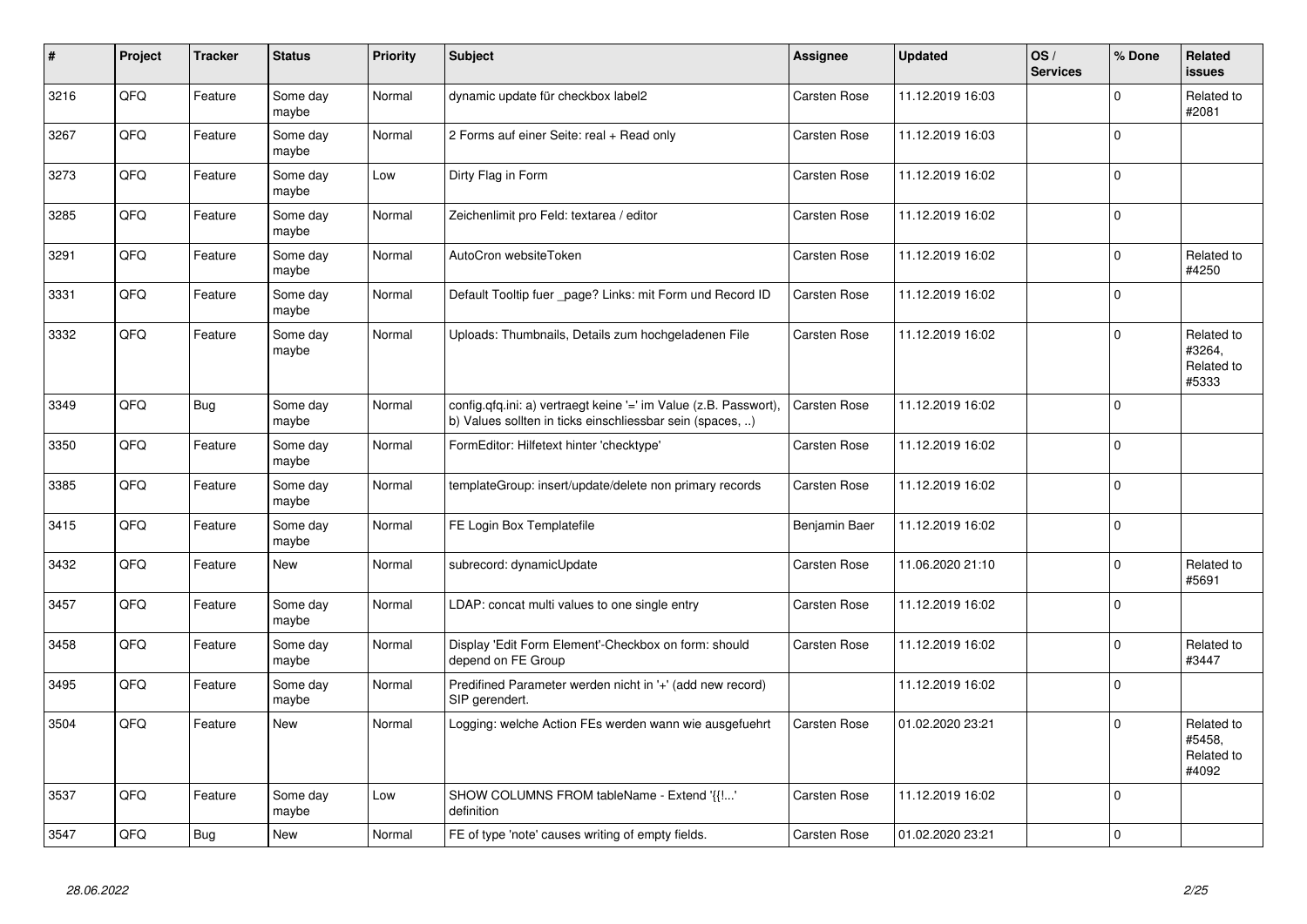| #    | Project | <b>Tracker</b> | <b>Status</b>     | <b>Priority</b> | <b>Subject</b>                                                                                                                               | <b>Assignee</b>     | <b>Updated</b>   | OS/<br><b>Services</b> | % Done   | Related<br><b>issues</b> |
|------|---------|----------------|-------------------|-----------------|----------------------------------------------------------------------------------------------------------------------------------------------|---------------------|------------------|------------------------|----------|--------------------------|
| 3567 | QFQ     | Feature        | Some day<br>maybe | Low             | 'Save', 'Close', 'New' als FormElement                                                                                                       |                     | 11.12.2019 16:02 |                        | $\Omega$ |                          |
| 3570 | QFQ     | Bug            | Some day<br>maybe | High            | Formular mit prmitnew permitEdit=Always wird nicht<br>aufgerufen (ist leer)                                                                  | <b>Carsten Rose</b> | 03.05.2021 21:14 |                        | $\Omega$ |                          |
| 3588 | QFQ     | <b>Bug</b>     | Some day<br>maybe | Normal          | templateGroup: versteckte Elemente werden weiterhin<br>gespeichert.                                                                          | <b>Carsten Rose</b> | 11.12.2019 16:02 |                        | $\Omega$ |                          |
| 3617 | QFQ     | Feature        | Some day<br>maybe | Normal          | Load javascripts at bottom                                                                                                                   |                     | 11.12.2019 16:02 |                        | $\Omega$ |                          |
| 3646 | QFQ     | Feature        | Some day<br>maybe | Normal          | Moeglichkeit HTML Tags in Reports auszugeben (zu<br>enkodieren: htmlspecialchars)                                                            |                     | 11.12.2019 16:02 |                        | $\Omega$ | Related to<br>#14320     |
| 3666 | QFQ     | Feature        | Some day<br>maybe | Normal          | a) Performance Messung: mysql_real_escape_string() im<br>Vergleich zu str replace(), b) doppeltes Aufrufen von<br>mysgl real escape string() | <b>Carsten Rose</b> | 11.12.2019 16:02 |                        | $\Omega$ |                          |
| 3677 | QFQ     | Feature        | Some day<br>maybe | Normal          | wkhtmltopdf: FE User access prohibited, if client IP changes<br>\$TYPO3 CONF VARS[FE][lockIP]                                                | <b>Carsten Rose</b> | 11.12.2019 16:02 |                        | $\Omega$ |                          |
| 3682 | QFQ     | Bug            | Some day<br>maybe | Normal          | Dynamic update: Radio buttons                                                                                                                | <b>Carsten Rose</b> | 11.12.2019 16:02 |                        | $\Omega$ |                          |
| 3692 | QFQ     | Feature        | Some day<br>maybe | Normal          | QFQ Webseite                                                                                                                                 | Benjamin Baer       | 11.12.2019 16:02 |                        | $\Omega$ | Related to<br>#5033      |
| 3708 | QFQ     | Feature        | Some day<br>maybe | Normal          | Form: input - 'specialchars', 'none'  gewisse tags erlauben,<br>andere verbieten                                                             | Carsten Rose        | 11.12.2019 16:02 |                        | $\Omega$ | Related to<br>#14320     |
| 3727 | QFQ     | Feature        | <b>New</b>        | High            | Security: Session Hijacking erschweren                                                                                                       | <b>Carsten Rose</b> | 03.05.2021 21:14 |                        | $\Omega$ |                          |
| 3750 | QFQ     | Bug            | Some day<br>maybe | Normal          | FE in a row: if one violates check, all are red                                                                                              | <b>Carsten Rose</b> | 11.12.2019 16:03 |                        | $\Omega$ |                          |
| 3782 | QFQ     | Bug            | Priorize          | Normal          | Bei fehlerhafter Eingabe (z.B. Datum) sollte das erwartete<br>Format angezeigt werden                                                        | <b>Carsten Rose</b> | 01.02.2020 10:13 |                        | $\Omega$ |                          |
| 3811 | QFQ     | <b>Bug</b>     | Some day<br>maybe | Normal          | Dynamic Update: extraButtonInfo - Text aktualisieren                                                                                         | <b>Carsten Rose</b> | 11.12.2019 16:03 |                        | $\Omega$ | Related to<br>#11517     |
| 3848 | QFQ     | Feature        | Some day<br>maybe | High            | Antivirus check fuer Upload files in qfq?                                                                                                    | Carsten Rose        | 03.05.2021 21:14 |                        | $\Omega$ | Related to<br>#4131      |
| 3864 | QFQ     | Feature        | <b>New</b>        | Normal          | Encrypt / decrypt field                                                                                                                      | <b>Carsten Rose</b> | 08.03.2021 18:08 |                        | $\Omega$ |                          |
| 3867 | QFQ     | Feature        | Priorize          | Normal          | Readonly Formular: Template Groups add/delete<br>ausbeldnen                                                                                  | Carsten Rose        | 05.05.2021 22:12 |                        | $\Omega$ |                          |
| 3877 | QFQ     | Feature        | Some day<br>maybe | Normal          | FormEditor: die Felder die aktuell nicht gebraucht werden<br>nur auf readonly/disabled setzen (nicht ausblenden > das<br>irritiert.          | <b>Carsten Rose</b> | 11.12.2019 16:03 |                        | $\Omega$ |                          |
| 3878 | QFQ     | Feature        | Some day<br>maybe | Normal          | Form 'FormElement': Spalte 'name' typeAhead mit<br>Spaltennamen der Primarytable.                                                            |                     | 11.12.2019 16:03 |                        | $\Omega$ |                          |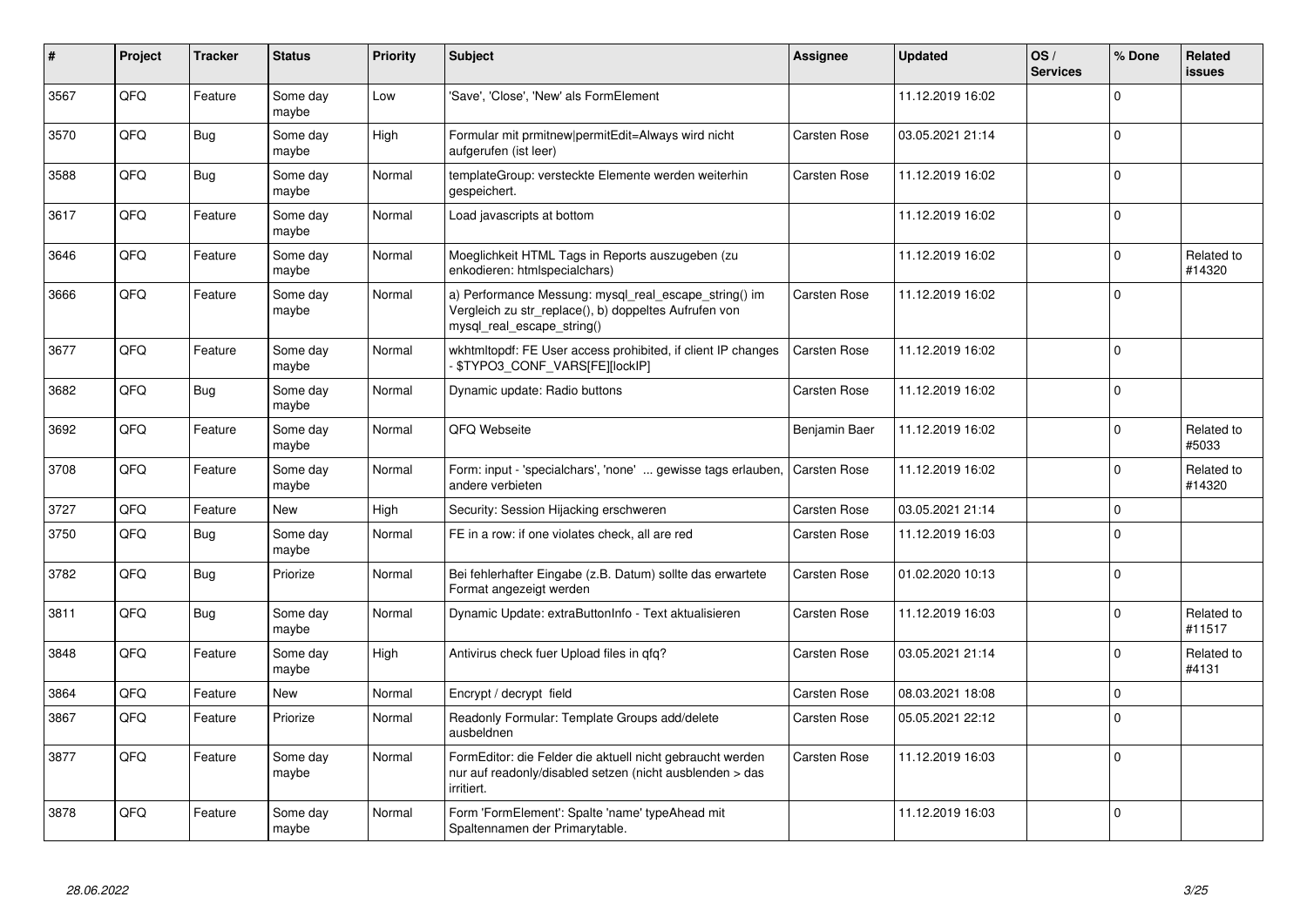| #    | Project | <b>Tracker</b> | <b>Status</b>     | <b>Priority</b> | <b>Subject</b>                                                                                                                                           | <b>Assignee</b>     | <b>Updated</b>   | OS/<br><b>Services</b> | % Done      | Related<br>issues                           |
|------|---------|----------------|-------------------|-----------------|----------------------------------------------------------------------------------------------------------------------------------------------------------|---------------------|------------------|------------------------|-------------|---------------------------------------------|
| 3879 | QFQ     | Feature        | Some day<br>maybe | Normal          | Form 'FormElement': Beim Feld 'name' rechts in der Notiz<br>einen Link einblenden - a) aktuelle Definition anzeigen, b)<br>Spalte in der Tabelle anlegen |                     | 11.12.2019 16:03 |                        | $\Omega$    |                                             |
| 3880 | QFQ     | Feature        | Some day<br>maybe | Normal          | Form 'Form': anlegen einer Tabelle                                                                                                                       |                     | 14.01.2021 10:12 |                        | $\Omega$    |                                             |
| 3882 | QFQ     | <b>Bug</b>     | Some day<br>maybe | Normal          | templateGroup: disable 'add' if limit is reached - funktioniert<br>nicht wenn bereits records existierten                                                | <b>Carsten Rose</b> | 11.12.2019 16:03 |                        | $\Omega$    |                                             |
| 3895 | QFQ     | Bug            | Some day<br>maybe | Normal          | typeahead pedantic: on lehrkredit Idap webpass - if only one<br>person is in dropdown, such person can't be selected                                     | <b>Carsten Rose</b> | 11.12.2019 16:03 |                        | $\Omega$    |                                             |
| 3900 | QFQ     | Feature        | Some day<br>maybe | Normal          | Extend documentation of 'Copy / Paste'                                                                                                                   | <b>Carsten Rose</b> | 11.12.2019 16:03 |                        | $\Omega$    | Related to<br>#3899                         |
| 3905 | QFQ     | Feature        | Some day<br>maybe | Normal          | Documentation: Best Practice anhand eines Online<br>Bewerbungstools                                                                                      | <b>Carsten Rose</b> | 11.12.2019 16:03 |                        | $\Omega$    |                                             |
| 3941 | QFQ     | Feature        | Some day<br>maybe | Normal          | sqlAfter: es sollten mehrere moeglich sein                                                                                                               | <b>Carsten Rose</b> | 11.12.2019 16:03 |                        | $\Omega$    | Related to<br>#3942                         |
| 3942 | QFQ     | Feature        | Some day<br>maybe | Normal          | Action Elemente: neu generierte IDs via FE weitergeben                                                                                                   | <b>Carsten Rose</b> | 11.12.2019 16:03 |                        | $\Omega$    | Related to<br>#3941                         |
| 3947 | QFQ     | Feature        | Some day<br>maybe | Normal          | Attack detectect: logout current user                                                                                                                    | <b>Carsten Rose</b> | 11.12.2019 16:03 |                        | $\Omega$    | Related to<br>#5458,<br>Related to<br>#6299 |
| 3967 | QFQ     | Feature        | Some day<br>maybe | High            | Report: Checkbox, Radio, Dropdown, Input welches ohne<br>Submit funktioniert - 'Inline-Form'                                                             | Carsten Rose        | 03.05.2021 21:14 |                        | $\Omega$    |                                             |
| 3990 | QFQ     | Feature        | Some day<br>maybe | High            | custom class definition: add space automatically                                                                                                         | <b>Carsten Rose</b> | 03.05.2021 21:14 |                        | $\Omega$    |                                             |
| 3991 | QFQ     | Feature        | Some day<br>maybe | Normal          | report: Columnname '_skipWrap' skips 'fbeg', 'fend'                                                                                                      | <b>Carsten Rose</b> | 11.12.2019 16:03 |                        | $\mathbf 0$ |                                             |
| 4008 | QFQ     | Bug            | Some day<br>maybe | Normal          | FormElemen.type=sendmail: wrong 'TO' if 'real<br>name <rea@mail.to>' is used</rea@mail.to>                                                               | <b>Carsten Rose</b> | 11.12.2019 16:03 |                        | $\Omega$    |                                             |
| 4018 | QFQ     | Feature        | Some day<br>maybe | Normal          | typeahead: solve problem with potential long query<br>parameter                                                                                          | <b>Carsten Rose</b> | 11.12.2019 16:03 |                        | 0           |                                             |
| 4023 | QFQ     | Feature        | New               | Normal          | prepared statements - FE action: salveld, sqlInsert,<br>sqlUpdate, sqlDelete, sqlBefore, sqlAfter                                                        | <b>Carsten Rose</b> | 11.12.2019 16:15 |                        | $\Omega$    |                                             |
| 4026 | QFQ     | Feature        | Some day<br>maybe | Normal          | sqlLog.sql: log number of FE.id                                                                                                                          | Carsten Rose        | 11.12.2019 16:03 |                        | $\pmb{0}$   | Related to<br>#5458                         |
| 4027 | QFQ     | Feature        | Some day<br>maybe | Normal          | Missing: orange 'check' / 'bullet'                                                                                                                       |                     | 11.12.2019 16:03 |                        | 0           |                                             |
| 4050 | QFQ     | Feature        | New               | Normal          | sql.log: 1) FormElement ID which causes a specific action,<br>2) Result in the same row.                                                                 | Carsten Rose        | 15.04.2020 11:35 |                        | $\mathbf 0$ | Related to<br>#5458                         |
| 4082 | QFQ     | Feature        | New               | Normal          | Dynamic Update: modeSql - useful default                                                                                                                 | Carsten Rose        | 01.02.2020 23:22 |                        | $\mathbf 0$ |                                             |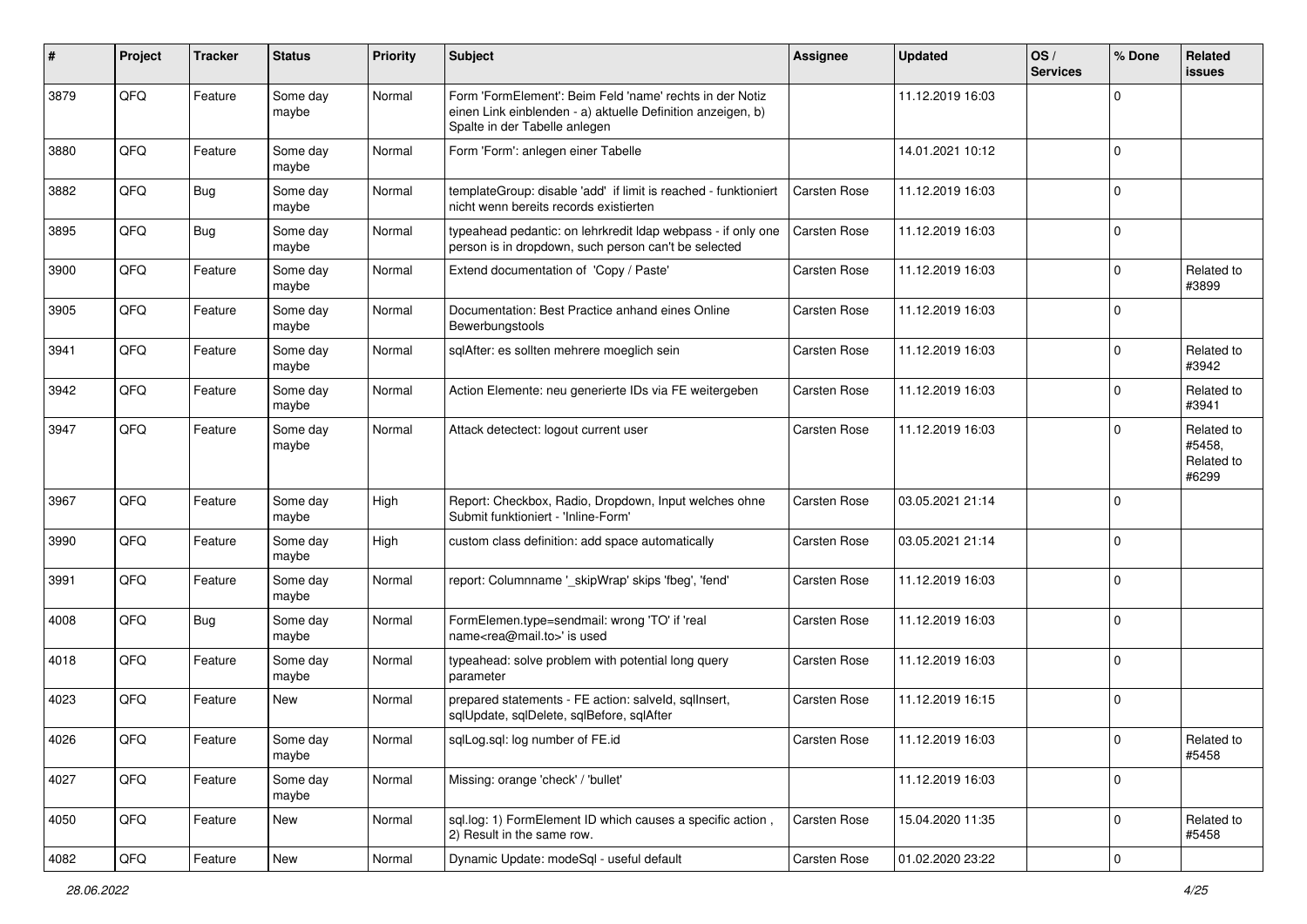| ∦    | Project    | <b>Tracker</b> | <b>Status</b>     | <b>Priority</b> | <b>Subject</b>                                                                                                                                           | Assignee            | <b>Updated</b>   | OS/<br><b>Services</b> | % Done      | Related<br><b>issues</b>                    |
|------|------------|----------------|-------------------|-----------------|----------------------------------------------------------------------------------------------------------------------------------------------------------|---------------------|------------------|------------------------|-------------|---------------------------------------------|
| 4092 | QFQ        | Bug            | Some day<br>maybe | Normal          | 1) Logging verbessern wann welches FE warum ausgefuehrt<br>wird, 2) Documentation: Best Practice Template Group                                          | <b>Carsten Rose</b> | 01.02.2020 23:19 |                        | $\Omega$    | Related to<br>#3504                         |
| 4122 | QFQ        | <b>Bug</b>     | Some day<br>maybe | Normal          | file: Render Mode hat keinen Effekt                                                                                                                      |                     | 11.12.2019 16:03 |                        | $\Omega$    |                                             |
| 4138 | QFQ        | Bug            | Some day<br>maybe | Normal          | style fehlt                                                                                                                                              |                     | 11.12.2019 16:03 |                        | $\mathbf 0$ |                                             |
| 4194 | QFQ        | Feature        | In Progress       | Normal          | Bootstrap 4 ist jetzt offiziel                                                                                                                           |                     | 03.05.2021 20:47 |                        | $\Omega$    | Related to<br>#10114                        |
| 4197 | QFQ        | Feature        | Some day<br>maybe | Normal          | Unit Test fuer JSON Stream von QuickFormQuery.php ><br>doForm()                                                                                          | <b>Carsten Rose</b> | 11.12.2019 16:03 |                        | $\Omega$    |                                             |
| 4250 | QFQ        | Feature        | <b>New</b>        | Normal          | AutoCron in QFQ via PHP                                                                                                                                  | <b>Carsten Rose</b> | 01.02.2020 23:21 |                        | $\Omega$    | Related to<br>#3292.<br>Related to<br>#3291 |
| 4258 | QFQ        | Feature        | Some day<br>maybe | High            | <b>System Defaults: Forms</b>                                                                                                                            | <b>Carsten Rose</b> | 03.05.2021 21:14 |                        | $\Omega$    |                                             |
| 4259 | QFQ        | Feature        | Some day<br>maybe | Normal          | Instant trigger a cron job                                                                                                                               | <b>Carsten Rose</b> | 11.12.2019 16:03 |                        | $\mathbf 0$ |                                             |
| 4279 | QFQ        | Bug            | Some day<br>maybe | High            | config.linkVars lost                                                                                                                                     | <b>Carsten Rose</b> | 03.05.2021 21:14 |                        | $\Omega$    |                                             |
| 4293 | QFQ        | Bug            | Some day<br>maybe | Normal          | Download broken if token 'd:' is missing - but no error<br>message                                                                                       | <b>Carsten Rose</b> | 11.12.2019 16:03 |                        | $\Omega$    | Related to<br>#7514                         |
| 4328 | <b>OFO</b> | Bug            | Some day<br>maybe | Normal          | Error Message: Show FE name/number on problems in FE                                                                                                     | <b>Carsten Rose</b> | 01.02.2020 23:20 |                        | $\Omega$    |                                             |
| 4330 | QFQ        | Feature        | Some day<br>maybe | Normal          | Error Message: report missing {{ / }} in sqlUpdate, sqlInsert,<br>sqlDelete, sqlAfter, sqlBefore in FE action elements.                                  | <b>Carsten Rose</b> | 01.02.2020 23:20 |                        | $\mathbf 0$ |                                             |
| 4343 | QFQ        | Feature        | Some day<br>maybe | Normal          | Link: Classifier to add 'attributes'                                                                                                                     | Carsten Rose        | 01.02.2020 23:20 |                        | $\Omega$    | Related to<br>#14077                        |
| 4349 | QFQ        | Feature        | Some day<br>maybe | Normal          | link download: downloaded external URL to<br>deliver/concatenate - check mimetipe and handle it correctly                                                | Carsten Rose        | 11.12.2019 16:02 |                        | $\Omega$    |                                             |
| 4365 | QFQ        | Feature        | Some day<br>maybe | Normal          | Multi Language: new way of config                                                                                                                        | <b>Carsten Rose</b> | 01.02.2020 23:20 |                        | $\Omega$    |                                             |
| 4398 | QFQ        | Bug            | Some day<br>maybe | Normal          | Typeahead: mouse click in a prefilled input opens a single<br>item dropdown with the current value - click on it seems to<br>set the value, not the key. | Benjamin Baer       | 01.02.2020 23:20 |                        | $\Omega$    | Related to<br>#4457                         |
| 4413 | QFQ        | Feature        | <b>New</b>        | Normal          | fieldset: show/hidden, modeSql, dynamicUpdate                                                                                                            | <b>Carsten Rose</b> | 09.02.2022 15:19 |                        | $\Omega$    |                                             |
| 4420 | QFQ        | Feature        | Some day<br>maybe | Normal          | Client: Local Storage - store the changes of a form, local in<br>the browser.                                                                            | Benjamin Baer       | 11.12.2019 16:02 |                        | $\mathbf 0$ |                                             |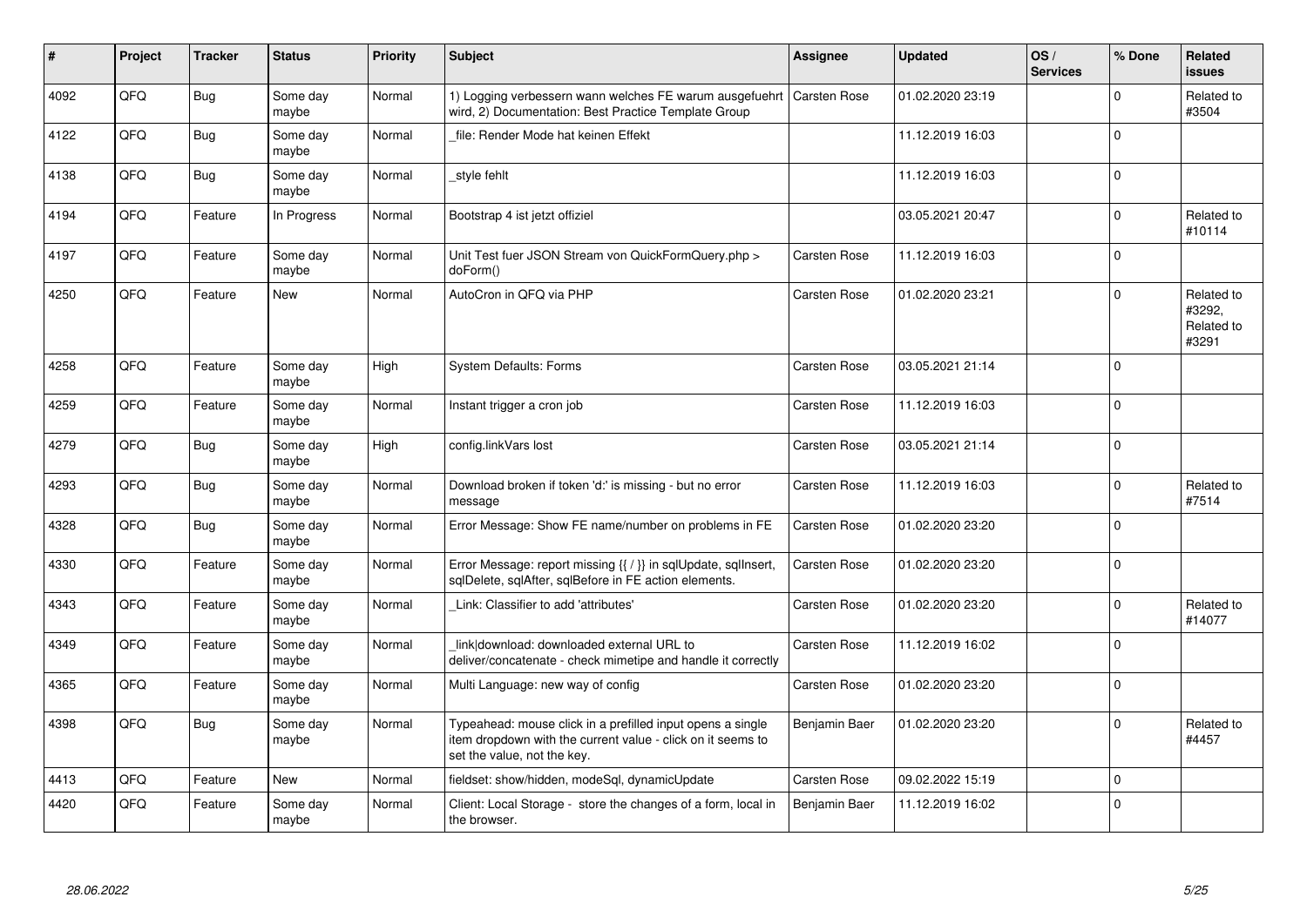| ∦    | Project | <b>Tracker</b> | <b>Status</b>     | Priority | <b>Subject</b>                                                                                         | Assignee            | <b>Updated</b>   | OS/<br><b>Services</b> | % Done      | Related<br><b>issues</b>                    |
|------|---------|----------------|-------------------|----------|--------------------------------------------------------------------------------------------------------|---------------------|------------------|------------------------|-------------|---------------------------------------------|
| 4433 | QFQ     | Feature        | Some day<br>maybe | Normal   | Log when SIP will be destroyed by QFQ for any (security)<br>reason                                     |                     | 01.02.2020 23:20 |                        | $\mathbf 0$ | Related to<br>#4432,<br>Related to<br>#5458 |
| 4435 | QFQ     | Feature        | Some day<br>maybe | Normal   | Report: striptags - specify allowed tags                                                               |                     | 01.02.2020 23:20 |                        | $\mathbf 0$ |                                             |
| 4439 | QFQ     | Feature        | Some day<br>maybe | Normal   | Log: report all actions fired by an FE Element, incl. the<br>original directive (slaveld, sqllnsert, ) |                     | 01.02.2020 23:20 |                        | $\mathsf 0$ | Related to<br>#4432.<br>Related to<br>#5458 |
| 4440 | QFQ     | Feature        | Some day<br>maybe | Normal   | Manual.rst: explain how to. expand PHP Session to 4h                                                   |                     | 11.12.2019 16:02 |                        | $\mathbf 0$ |                                             |
| 4441 | QFQ     | <b>Bug</b>     | Some day<br>maybe | Normal   | \$ SERVER Vars sollten nur aus dem Store genommen<br>werden - Code entsprechend anpassen.              |                     | 11.12.2019 16:02 |                        | $\pmb{0}$   |                                             |
| 4442 | QFQ     | Feature        | Some day<br>maybe | Normal   | Special Column Name: _link - new symbol G (Glyph) to<br>choose any available symbol                    |                     | 11.12.2019 16:02 |                        | $\mathbf 0$ |                                             |
| 4443 | QFQ     | Feature        | Some day<br>maybe | Normal   | Form: multiple secondary tables                                                                        |                     | 01.02.2020 23:20 |                        | $\mathbf 0$ |                                             |
| 4444 | QFQ     | Feature        | Some day<br>maybe | Normal   | FE.type=upload: detect mime type                                                                       |                     | 11.12.2019 16:02 |                        | $\mathbf 0$ | Related to<br>#4303                         |
| 4445 | QFQ     | Feature        | Some day<br>maybe | Normal   | template group: Option to simulate fieldset                                                            |                     | 28.06.2021 14:11 |                        | $\mathbf 0$ |                                             |
| 4446 | QFQ     | Feature        | Some day<br>maybe | Normal   | New FE get same feldContainerId as last modifed FE                                                     |                     | 01.02.2020 23:20 |                        | $\mathbf 0$ |                                             |
| 4454 | QFQ     | Bug            | Some day<br>maybe | Normal   | Required Elements: multiple elements in a row - whole row<br>marked if only one input is empty.        | Benjamin Baer       | 01.02.2020 23:20 |                        | $\mathbf 0$ |                                             |
| 4457 | QFQ     | Bug            | Priorize          | Normal   | typeahead: pressing return to select an item, saves the form<br>and closes the form.                   | Benjamin Baer       | 03.01.2022 08:01 |                        | $\Omega$    | Related to<br>#4398                         |
| 4528 | QFQ     | Bug            | Some day<br>maybe | Normal   | extraButtonLock mit SQLAhead Bug                                                                       | <b>Carsten Rose</b> | 01.02.2020 23:19 |                        | $\mathbf 0$ |                                             |
| 4536 | QFQ     | Feature        | Some day<br>maybe | Normal   | FE upload: problem with delete if mutliple uploads an<br>FE.name="                                     |                     | 01.02.2020 23:20 |                        | $\mathsf 0$ |                                             |
| 4546 | QFQ     | <b>Bug</b>     | Some day<br>maybe | Normal   | NH: SIP storage is destroyed                                                                           |                     | 01.02.2020 23:20 |                        | $\Omega$    |                                             |
| 4549 | QFQ     | Bug            | Some day<br>maybe | Normal   | TemplateGroups: FE.type SELECT loose selected value<br>after save                                      | <b>Carsten Rose</b> | 01.02.2020 23:20 |                        | $\mathbf 0$ | Related to<br>#4548,<br>Related to<br>#4771 |
| 4551 | QFQ     | Feature        | Some day<br>maybe | Normal   | Set 'pills' via dynamicUpdate to show/hide/disabled                                                    |                     | 01.02.2020 23:20 |                        | $\mathbf 0$ | Related to<br>#3752                         |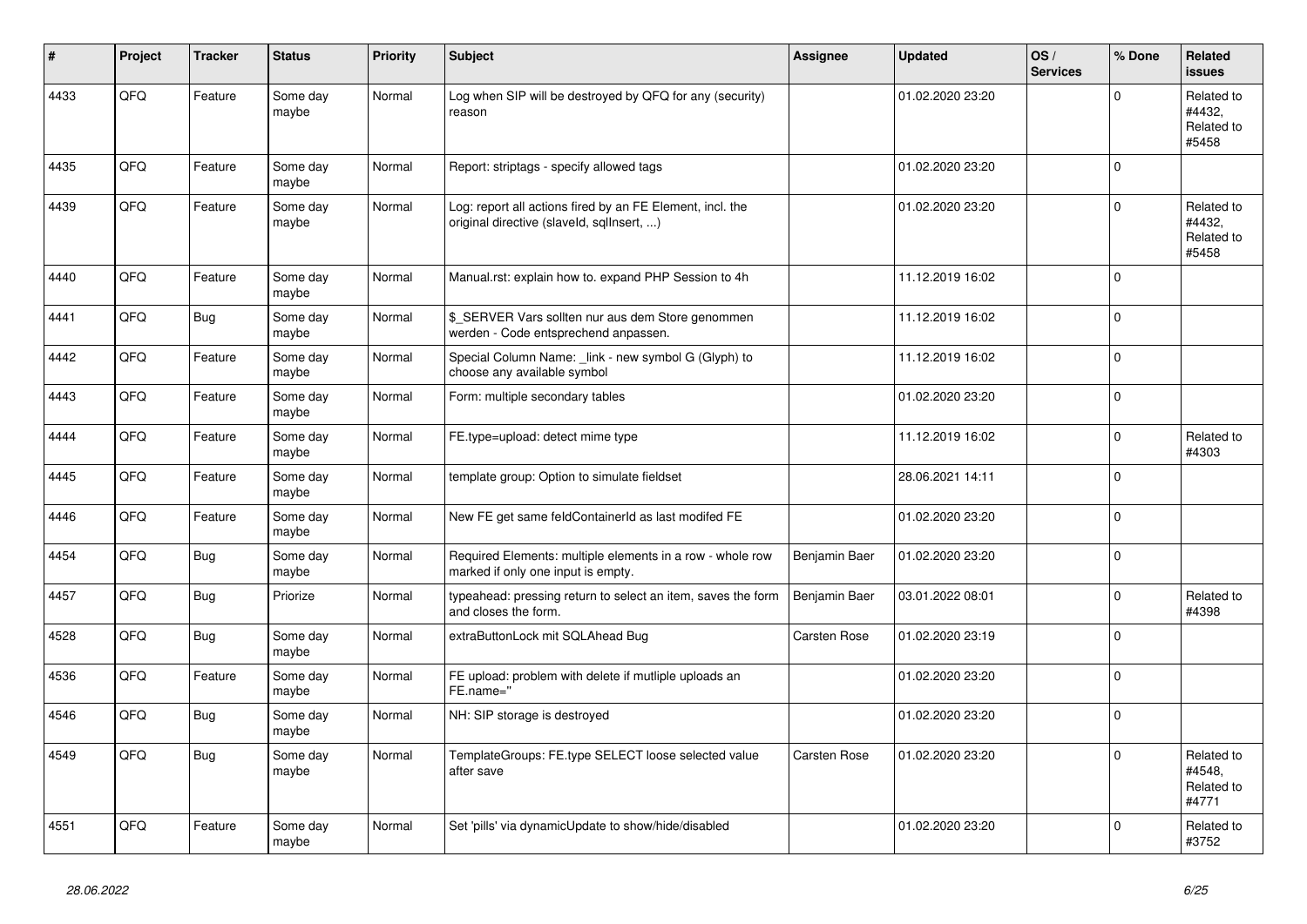| ∦    | Project | <b>Tracker</b> | <b>Status</b>     | <b>Priority</b> | Subject                                                                                                                                                       | <b>Assignee</b>     | <b>Updated</b>   | OS/<br><b>Services</b> | % Done   | Related<br>issues                              |
|------|---------|----------------|-------------------|-----------------|---------------------------------------------------------------------------------------------------------------------------------------------------------------|---------------------|------------------|------------------------|----------|------------------------------------------------|
| 4583 | QFQ     | Bug            | Some day<br>maybe | Normal          | Dynamic Update bei TypeAhead Feldern                                                                                                                          | <b>Carsten Rose</b> | 01.02.2020 23:19 |                        | $\Omega$ |                                                |
| 4606 | QFQ     | Feature        | Some day<br>maybe | Normal          | link: qualifier to render bootstrap button                                                                                                                    | <b>Carsten Rose</b> | 01.02.2020 23:19 |                        | $\Omega$ |                                                |
| 4626 | QFQ     | Feature        | Some day<br>maybe | Normal          | Mobile View: 'classBody=qfq-form-right' makes no sense                                                                                                        |                     | 01.02.2020 23:20 |                        | $\Omega$ |                                                |
| 4627 | QFQ     | Feature        | Some day<br>maybe | Normal          | dbupdate: all tables - check 'create', 'modified' if it is possible<br>to change to default 'CURRENT_TIMESTAMP' and modified<br>'ON UPDATE CURRENT_TIMESTAMP' |                     | 01.02.2020 23:20 |                        | $\Omega$ |                                                |
| 4640 | QFQ     | Feature        | Some day<br>maybe | Normal          | Rename System Forms                                                                                                                                           |                     | 01.02.2020 23:20 |                        | 0        |                                                |
| 4650 | QFQ     | Feature        | Some day<br>maybe | Normal          | Convert html to doc/rtf                                                                                                                                       | <b>Carsten Rose</b> | 01.02.2020 23:20 |                        | 0        | Related to<br>#10704                           |
| 4651 | QFQ     | Bug            | Some day<br>maybe | Normal          | "Loading document" Modal wird angezeigt bei uzhcd type=2<br>Ansicht                                                                                           | <b>Carsten Rose</b> | 01.02.2020 23:20 |                        | $\Omega$ |                                                |
| 4652 | QFQ     | Feature        | Some day<br>maybe | Normal          | UZH CD: Weiterleitung auf benutzerdefinierte 403/404 Seite                                                                                                    | <b>Carsten Rose</b> | 01.02.2020 23:20 |                        | $\Omega$ |                                                |
| 4659 | QFQ     | Bug            | Some day<br>maybe | Normal          | infoButtonExtra                                                                                                                                               | <b>Carsten Rose</b> | 01.02.2020 23:20 |                        | 0        |                                                |
| 4719 | QFQ     | Feature        | Some day<br>maybe | Normal          | Custom Message in Client in case of 'Browser tab close,<br>modification will be lost'                                                                         |                     | 01.02.2020 23:20 |                        | 0        |                                                |
| 4756 | QFQ     | Bug            | <b>New</b>        | Normal          | Form dirty even nothing changes                                                                                                                               | <b>Carsten Rose</b> | 11.12.2019 16:16 |                        | 0        |                                                |
| 4757 | QFQ     | Feature        | Some day<br>maybe | Normal          | Test subrecord: download links ok? Links ok?                                                                                                                  | <b>Carsten Rose</b> | 01.02.2020 23:20 |                        | $\Omega$ |                                                |
| 4771 | QFQ     | Bug            | Some day<br>maybe | Normal          | qfq: select-down-values empty after save (edit-form for<br>program administrators)                                                                            | <b>Carsten Rose</b> | 01.02.2020 23:20 |                        | $\Omega$ | Related to<br>#4549, Has<br>duplicate<br>#4282 |
| 4816 | QFQ     | Feature        | Some day<br>maybe | Normal          | Templates for QFQ Reports (Tables, Radios, )                                                                                                                  |                     | 01.02.2020 23:20 |                        | $\Omega$ |                                                |
| 4839 | QFQ     | Feature        | Some day<br>maybe | Normal          | qfq-handle in <head> Abschnitt</head>                                                                                                                         | Carsten Rose        | 11.12.2019 16:02 |                        | $\Omega$ |                                                |
| 4869 | QFQ     | Feature        | Some day<br>maybe | Normal          | Dynamic Update (show, hide, readonly?, required?) for<br><b>Template Group Elements</b>                                                                       | Carsten Rose        | 01.02.2020 23:19 |                        | $\Omega$ | Related to<br>#4865                            |
| 4872 | QFQ     | Feature        | Some day<br>maybe | Normal          | Fields of Typo3 page available in STORE_TYPO3                                                                                                                 | Carsten Rose        | 01.02.2020 23:19 |                        | 0        |                                                |
| 4956 | QFQ     | Feature        | Some day<br>maybe | Normal          | Sendmail: Benutzerdefinierte Headers                                                                                                                          | Carsten Rose        | 11.12.2019 16:02 |                        | 0        |                                                |
| 4974 | QFQ     | Feature        | Some day<br>maybe | Normal          | Long polling - inform all listening clients of changes                                                                                                        |                     | 11.12.2019 16:02 |                        | 0        |                                                |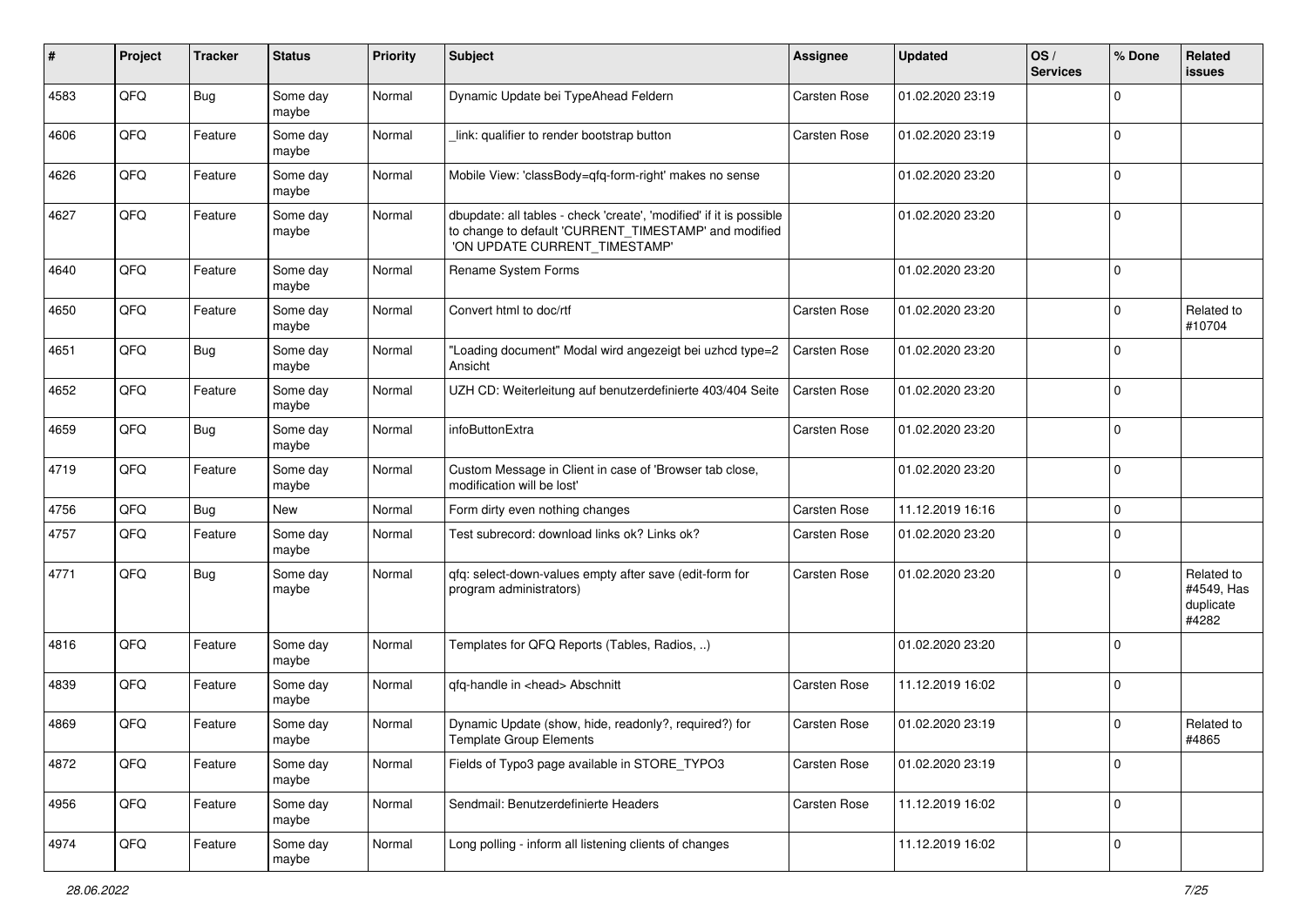| $\sharp$ | Project | <b>Tracker</b> | <b>Status</b>     | <b>Priority</b> | <b>Subject</b>                                                                                                       | <b>Assignee</b>     | <b>Updated</b>   | OS/<br><b>Services</b> | % Done      | Related<br>issues                           |
|----------|---------|----------------|-------------------|-----------------|----------------------------------------------------------------------------------------------------------------------|---------------------|------------------|------------------------|-------------|---------------------------------------------|
| 5021     | QFQ     | <b>Bug</b>     | Some day<br>maybe | Normal          | FE.typ=extra - during save displays error 'datum2' already<br>filled in STORE_SIP - the value is stored nevertheless | <b>Carsten Rose</b> | 01.02.2020 23:19 |                        | $\Omega$    | Related to<br>#3875                         |
| 5024     | QFQ     | Feature        | Some day<br>maybe | Normal          | Fabric: Generate PDF with edits                                                                                      | Benjamin Baer       | 01.02.2020 23:20 |                        | $\Omega$    | Related to<br>#10704                        |
| 5129     | QFQ     | Feature        | Some day<br>maybe | Normal          | Reports: SQL fuer x Achse und y Achse                                                                                |                     | 11.12.2019 16:02 |                        | $\Omega$    |                                             |
| 5131     | QFQ     | Feature        | New               | Normal          | Activate Spin Gear ('wait/busy' indicator) via LINK attribute                                                        | <b>Carsten Rose</b> | 01.02.2020 23:21 |                        | $\mathbf 0$ |                                             |
| 5132     | QFQ     | Feature        | Some day<br>maybe | Normal          | Error Message sendmail missing attachment: more details                                                              | <b>Carsten Rose</b> | 01.02.2020 23:19 |                        | $\Omega$    |                                             |
| 5160     | QFQ     | Feature        | Some day<br>maybe | Normal          | QFQ collaborative / together.js, ShareJS, y-js, collaborative,                                                       |                     | 11.12.2019 16:02 |                        | 0           |                                             |
| 5221     | QFQ     | <b>Bug</b>     | <b>New</b>        | High            | Download Dialog: Bleibt stehen in FF wenn Datei<br>automatisch gespeichert wird.                                     | <b>Carsten Rose</b> | 03.05.2021 21:14 |                        | $\mathbf 0$ |                                             |
| 5305     | QFQ     | Bug            | <b>New</b>        | Normal          | Upload FormElement: nicht disabled by readonly Form                                                                  | <b>Carsten Rose</b> | 16.06.2021 13:43 |                        | $\Omega$    | Related to<br>#9347,<br>Related to<br>#9834 |
| 5342     | QFQ     | Feature        | Some day<br>maybe | Normal          | link - with HTML Attributes                                                                                          |                     | 01.02.2020 23:20 |                        | $\Omega$    | Related to<br>#14077                        |
| 5345     | QFQ     | Feature        | New               | Normal          | Report: UPDATE / INSERT / DELETE statements should<br>trigger subqueries, depending on the result.                   | <b>Carsten Rose</b> | 27.05.2020 16:11 |                        | 0           |                                             |
| 5366     | QFQ     | Feature        | Priorize          | Normal          | Saving with keyboard shortcuts                                                                                       | Benjamin Baer       | 21.03.2022 09:47 |                        | 0           |                                             |
| 5389     | QFQ     | Feature        | Some day<br>maybe | Normal          | QFQ Design: Multline label / note                                                                                    | Benjamin Baer       | 01.02.2020 23:19 |                        | $\Omega$    |                                             |
| 5428     | QFQ     | Feature        | Some day<br>maybe | Normal          | secure thumbnail: late render on access.                                                                             | <b>Carsten Rose</b> | 01.02.2020 23:20 |                        | $\Omega$    |                                             |
| 5452     | QFQ     | Feature        | Some day<br>maybe | Normal          | Thumbnails from PDF: bad quality                                                                                     |                     | 01.02.2020 23:20 |                        | $\Omega$    |                                             |
| 5455     | QFQ     | Feature        | Some day<br>maybe | Normal          | Mail Redirects grld abhaengig                                                                                        |                     | 01.02.2020 23:20 |                        | 0           |                                             |
| 5459     | QFQ     | Bug            | <b>New</b>        | High            | Multi DB: spread system tables between 'QFQ' and<br>'Data'-DB                                                        | Carsten Rose        | 03.05.2021 21:14 |                        | $\Omega$    | Related to<br>#4720                         |
| 5480     | QFQ     | Feature        | Some day<br>maybe | Normal          | QFQ: Dokumentation mit Screenshots versehen                                                                          | <b>Carsten Rose</b> | 01.02.2020 23:20 |                        | $\Omega$    | Related to<br>#9879                         |
| 5548     | QFQ     | Feature        | Some day<br>maybe | Normal          | 801 Textfiles/Scriptfiles als Thumbnail                                                                              | Carsten Rose        | 07.03.2022 16:26 |                        | $\mathbf 0$ |                                             |
| 5557     | QFQ     | <b>Bug</b>     | Some day<br>maybe | Normal          | Form load: STORE_RECORD filled, but should be empty                                                                  | Carsten Rose        | 01.02.2020 23:19 |                        | $\mathbf 0$ |                                             |
| 5559     | QFG     | <b>Bug</b>     | New               | Normal          | FE.type = Upload: 'accept' might contain variables                                                                   | Carsten Rose        | 11.05.2020 21:23 |                        | $\mathbf 0$ |                                             |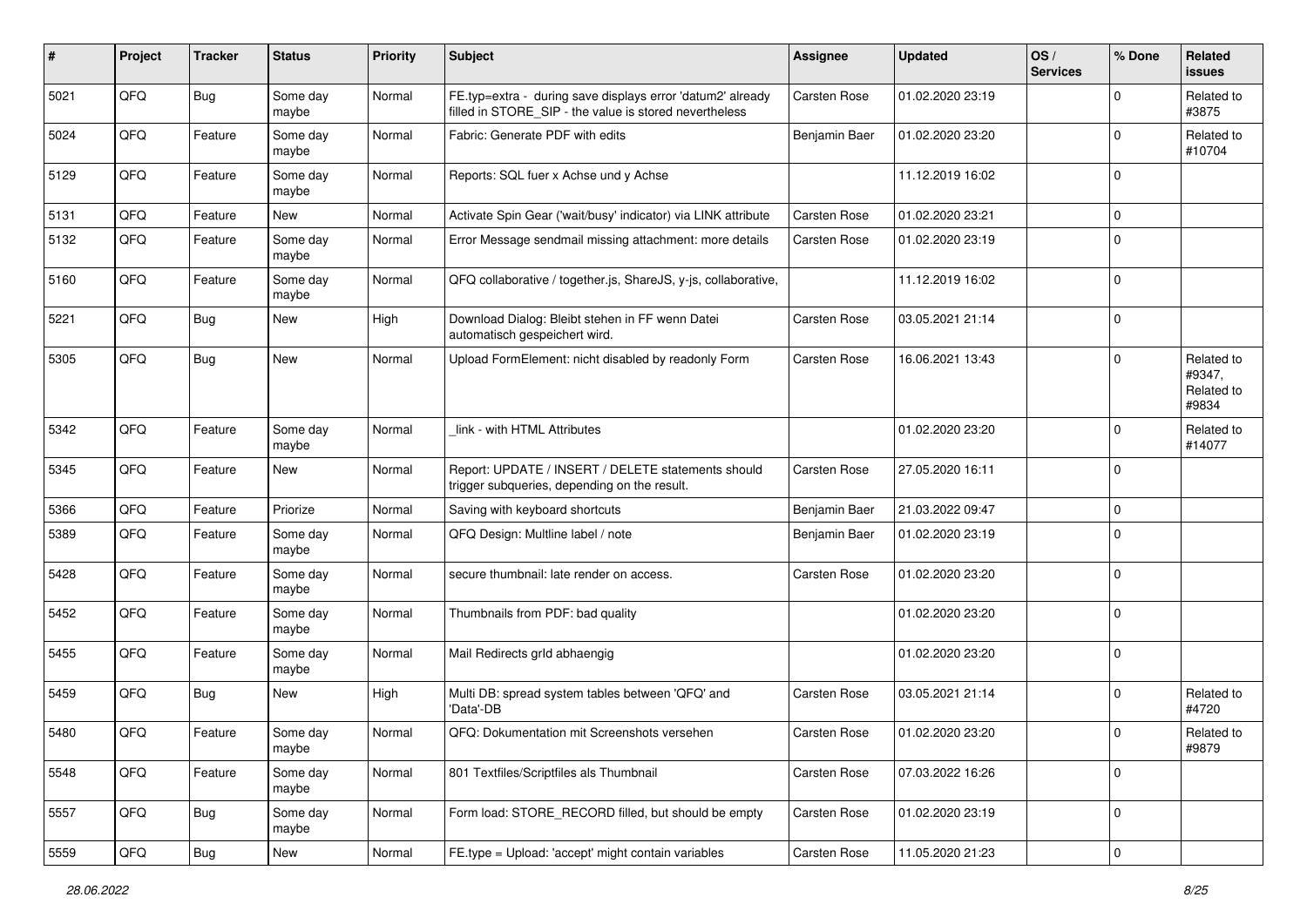| #    | Project | <b>Tracker</b> | <b>Status</b>     | <b>Priority</b> | <b>Subject</b>                                                                    | <b>Assignee</b>     | <b>Updated</b>   | OS/<br><b>Services</b> | % Done      | Related<br>issues                           |
|------|---------|----------------|-------------------|-----------------|-----------------------------------------------------------------------------------|---------------------|------------------|------------------------|-------------|---------------------------------------------|
| 5562 | QFQ     | Feature        | Priorize          | Normal          | Drag'n'Drop fuer Uploads                                                          | Benjamin Baer       | 21.03.2022 09:52 |                        | $\Omega$    | Related to<br>#9706                         |
| 5576 | QFQ     | Bug            | New               | Normal          | Using MySQL 'DROP' requires privilege - wich is not really<br>necessary.          | <b>Carsten Rose</b> | 01.02.2020 23:21 |                        | $\Omega$    |                                             |
| 5579 | QFQ     | Feature        | Some day<br>maybe | Normal          | Enhance Doc / Presentation: variable type 'link column type'                      | <b>Carsten Rose</b> | 01.02.2020 23:19 |                        | $\Omega$    |                                             |
| 5665 | QFQ     | Feature        | Some day<br>maybe | Normal          | Versuch das '{{!' nicht mehr noetig ist.                                          | <b>Carsten Rose</b> | 01.02.2020 23:20 |                        | $\Omega$    | Related to<br>#7432,<br>Related to<br>#7434 |
| 5695 | QFQ     | Feature        | In Progress       | Normal          | Multiform                                                                         | <b>Carsten Rose</b> | 02.01.2021 18:38 |                        | $\Omega$    |                                             |
| 5706 | QFQ     | Bug            | Some day<br>maybe | Normal          | upload: fileDestination needs to be sanatized                                     | <b>Carsten Rose</b> | 01.02.2020 23:19 |                        | $\Omega$    |                                             |
| 5715 | QFQ     | Feature        | New               | High            | PDF Caching                                                                       | Carsten Rose        | 03.05.2021 21:14 |                        | $\Omega$    | Related to<br>#5851,<br>Related to<br>#6357 |
| 5768 | QFQ     | Bug            | Some day<br>maybe | Normal          | '{{pageLanguage:T}}' missing if QFQ is called via api                             | <b>Carsten Rose</b> | 01.02.2020 23:19 |                        | $\mathbf 0$ |                                             |
| 5782 | QFQ     | Feature        | <b>New</b>        | Normal          | NextCloud API                                                                     | Carsten Rose        | 01.02.2020 10:02 |                        | $\mathbf 0$ |                                             |
| 5783 | QFQ     | Feature        | Some day<br>maybe | Normal          | <b>BPMN View/Edit</b>                                                             |                     | 11.12.2019 16:02 |                        | $\Omega$    |                                             |
| 5805 | QFQ     | Feature        | Some day<br>maybe | Normal          | TypeAHead SQL value instead of key stored                                         |                     | 01.02.2020 23:19 |                        | 0           | Related to<br>#5444                         |
| 5850 | QFQ     | Feature        | Some day<br>maybe | Normal          | Deployment: In QFQ Doc best practice fuer zeitgemaesses<br>Deployment beschreiben |                     | 01.02.2020 23:20 |                        | $\Omega$    |                                             |
| 5851 | QFQ     | Feature        | Some day<br>maybe | Normal          | Queue System implementieren: MQTT, RabbitMQ                                       |                     | 01.02.2020 23:20 |                        | $\Omega$    | Related to<br>#5715                         |
| 5852 | QFQ     | Feature        | Some day<br>maybe | Normal          | Logging: mail.log / sql.log - im FE anzeigen und via AJAX<br>aktualisieren        | <b>Carsten Rose</b> | 01.02.2020 23:19 |                        | $\Omega$    | Related to<br>#5885                         |
| 5877 | QFQ     | Bug            | Some day<br>maybe | Normal          | FE.type=note:bsColumn strange behaviour                                           |                     | 01.02.2020 23:19 |                        | $\Omega$    |                                             |
| 5892 | QFQ     | Feature        | Some day<br>maybe | Normal          | QFQ should use T3 API to manipulate FE GROUP<br>membership                        |                     | 01.02.2020 23:20 |                        | $\Omega$    |                                             |
| 5893 | QFQ     | Feature        | Some day<br>maybe | Normal          | Edit on double-click                                                              |                     | 01.02.2020 23:19 |                        | $\mathbf 0$ | Related to<br>#5894                         |
| 5894 | QFQ     | Feature        | Feedback          | Normal          | Typeahead in Report: show/hide rows dynamically                                   | Carsten Rose        | 18.02.2022 08:50 |                        | $\mathbf 0$ | Related to<br>#5893,<br>Related to<br>#5885 |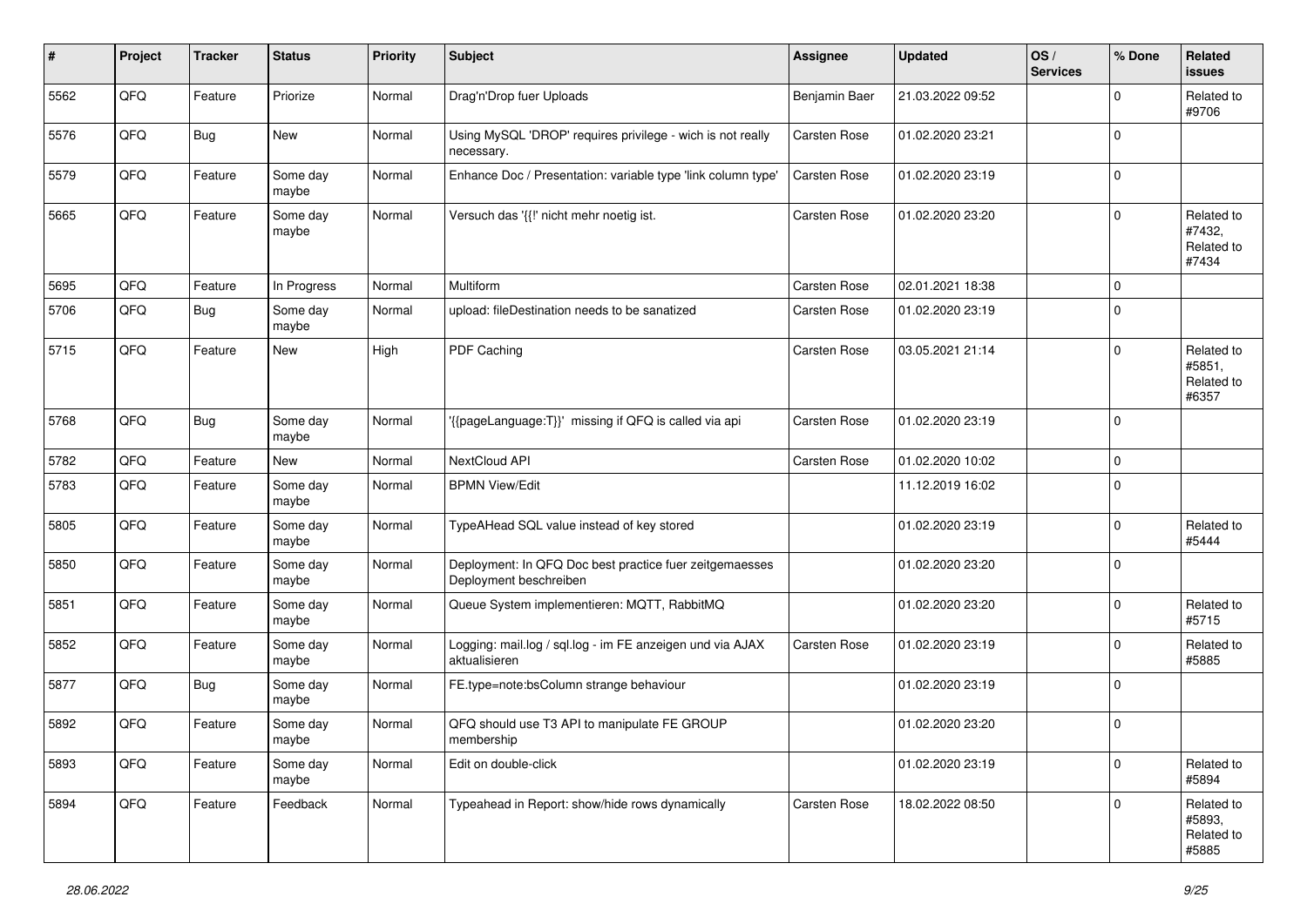| #    | Project | <b>Tracker</b> | <b>Status</b>     | <b>Priority</b> | <b>Subject</b>                                                                                        | <b>Assignee</b>     | <b>Updated</b>   | OS/<br><b>Services</b> | % Done      | Related<br>issues                           |
|------|---------|----------------|-------------------|-----------------|-------------------------------------------------------------------------------------------------------|---------------------|------------------|------------------------|-------------|---------------------------------------------|
| 5895 | QFQ     | Feature        | Some day<br>maybe | Normal          | Tutorial: List of all QFQ Features                                                                    |                     | 01.02.2020 23:19 |                        | $\Omega$    |                                             |
| 5923 | QFQ     | Feature        | Some day<br>maybe | Normal          | fillStoreSystemBySqlLate                                                                              |                     | 01.02.2020 23:19 |                        | 0           |                                             |
| 5942 | QFQ     | Feature        | Priorize          | Normal          | 'L' and 'type': append to links, generate via '_link' by using<br>'u:' .                              | <b>Carsten Rose</b> | 01.02.2020 10:13 |                        | $\Omega$    |                                             |
| 5983 | QFQ     | Feature        | Some day<br>maybe | Normal          | Form Submit (save & update): normalize date/-time FE                                                  | <b>Carsten Rose</b> | 01.02.2020 23:19 |                        | $\mathbf 0$ |                                             |
| 5991 | QFQ     | <b>Bug</b>     | Some day<br>maybe | Normal          | URLs with ' ' or long parameter are problematic                                                       | <b>Carsten Rose</b> | 01.02.2020 23:19 |                        | $\Omega$    |                                             |
| 6083 | QFQ     | Feature        | Some day<br>maybe | Normal          | Dynamic Update: Value Check via SQL                                                                   |                     | 11.12.2019 16:02 |                        | $\Omega$    |                                             |
| 6084 | QFQ     | Feature        | Some day<br>maybe | Normal          | New escape type: 'D' - convert date                                                                   |                     | 01.02.2020 23:19 |                        | $\Omega$    |                                             |
| 6116 | QFQ     | Bug            | Priorize          | High            | value of checkbox not saved                                                                           | <b>Carsten Rose</b> | 07.12.2021 17:19 |                        | $\mathbf 0$ |                                             |
| 6140 | QFQ     | Bug            | Priorize          | Normal          | QFQ DnD Sort: Locked fields                                                                           | Benjamin Baer       | 21.03.2022 09:56 |                        | 0           |                                             |
| 6224 | QFQ     | Feature        | Priorize          | Normal          | Dynamic update: fade in/out fields                                                                    | Benjamin Baer       | 21.03.2022 09:50 |                        | $\Omega$    |                                             |
| 6250 | QFQ     | Feature        | In Progress       | Normal          | Enhance layout: a) Subrecord, b) Subrecord-Title                                                      | Carsten Rose        | 01.02.2020 23:22 |                        | $\mathbf 0$ | Related to<br>#5391                         |
| 6261 | QFQ     | Feature        | <b>New</b>        | Normal          | Persistent SIP                                                                                        | <b>Carsten Rose</b> | 12.06.2021 09:07 |                        | $\Omega$    | Related to<br>#10819                        |
| 6288 | QFQ     | Feature        | Some day<br>maybe | Normal          | Best Practice: Erklaeren wie man ein Formular ganz in<br>'weiss' erstellen kann                       |                     | 11.12.2019 16:02 |                        | $\mathbf 0$ |                                             |
| 6289 | QFQ     | Feature        | New               | Normal          | Form: Log                                                                                             | <b>Carsten Rose</b> | 01.02.2020 23:21 |                        | $\mathbf 0$ |                                             |
| 6292 | QFQ     | Feature        | New               | Normal          | Download: File speichern mit Hash aber original Filename in<br>der Datenbank vermerken fuer Downloads | <b>Carsten Rose</b> | 01.02.2020 23:21 |                        | $\Omega$    |                                             |
| 6299 | QFQ     | Feature        | Some day<br>maybe | Normal          | Attack detection: log table with invalid SIP access                                                   |                     | 11.12.2019 16:02 |                        | $\Omega$    | Related to<br>#3947                         |
| 6437 | QFQ     | Feature        | <b>New</b>        | Normal          | Neuer Mode Button bei FormElementen                                                                   | <b>Carsten Rose</b> | 01.02.2020 23:21 |                        | $\Omega$    | Related to<br>#9668,<br>Blocked by<br>#9678 |
| 6462 | QFQ     | Bug            | <b>New</b>        | Normal          | File Upload: Nutzlose Fehlermeldung wenn Datei zu gross                                               | Carsten Rose        | 01.02.2020 23:21 |                        | O           | Related to<br>#6139                         |
| 6483 | QFQ     | Bug            | New               | Normal          | R Store funktioniert nicht bei 'Report Notation' im FE                                                | Carsten Rose        | 01.02.2020 23:21 |                        | 0           |                                             |
| 6515 | QFQ     | Feature        | Some day<br>maybe | Normal          | Formular: Felder dynamisch ein/ausblenden                                                             |                     | 11.12.2019 16:02 |                        | $\mathbf 0$ |                                             |
| 6566 | QFG     | <b>Bug</b>     | Priorize          | Normal          | Link Function 'delete': provided parameter missing on page<br>reload                                  | Benjamin Baer       | 03.01.2022 08:08 |                        | 0           |                                             |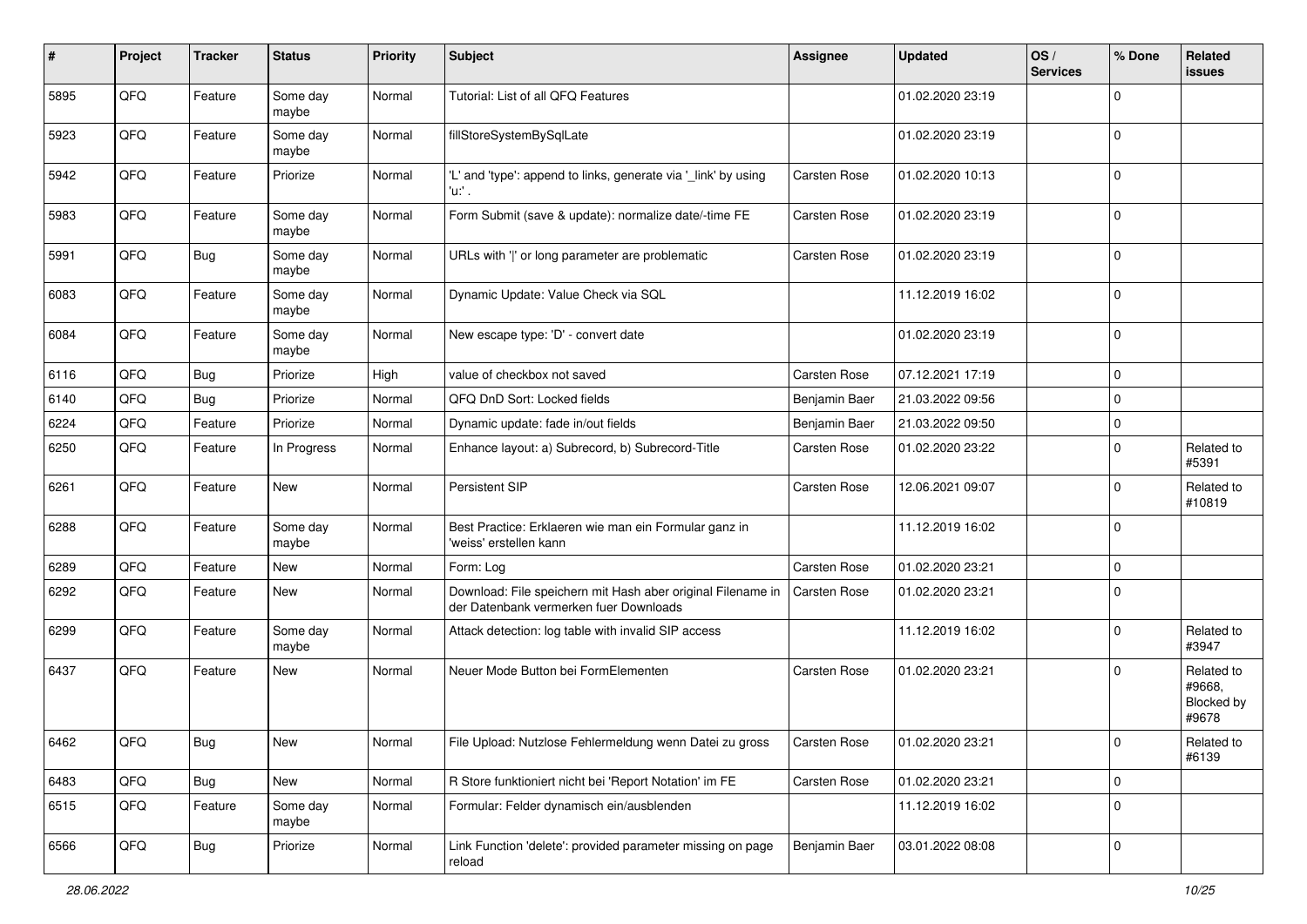| #    | Project | <b>Tracker</b> | <b>Status</b>     | Priority | <b>Subject</b>                                                                                                             | <b>Assignee</b>     | <b>Updated</b>   | OS/<br><b>Services</b> | % Done      | Related<br><b>issues</b> |
|------|---------|----------------|-------------------|----------|----------------------------------------------------------------------------------------------------------------------------|---------------------|------------------|------------------------|-------------|--------------------------|
| 6574 | QFQ     | Bug            | Priorize          | Normal   | gfg.log: Fehlermeldung wurde angezeigt, aber nicht geloggt                                                                 | Carsten Rose        | 01.02.2020 10:13 |                        | $\Omega$    |                          |
| 6594 | QFQ     | Feature        | New               | Normal   | Excel: on download, check if there is a valid sip                                                                          | <b>Carsten Rose</b> | 01.02.2020 23:21 |                        | $\Omega$    |                          |
| 6602 | QFQ     | Feature        | <b>New</b>        | Normal   | Formlet: in Report auf Mausklick ein mini-form oeffnen                                                                     | Carsten Rose        | 11.12.2019 16:16 |                        | $\Omega$    |                          |
| 6677 | QFQ     | Bug            | <b>New</b>        | Normal   | Error message FE Action Element: no/wrong FE reference<br>who cause the problem.                                           | <b>Carsten Rose</b> | 01.02.2020 23:21 |                        | $\Omega$    |                          |
| 6704 | QFQ     | Feature        | Some day<br>maybe | Normal   | Upload Mode: Bilder in Notizen rechts sollen aktuellen<br>Upload repräsentieren.                                           |                     | 01.02.2020 23:19 |                        | $\Omega$    | Related to<br>#3264      |
| 6715 | QFQ     | Feature        | Some day<br>maybe | Normal   | Code-Refactoring: dbArray vereinheitlichen                                                                                 | <b>Carsten Rose</b> | 11.12.2019 16:02 |                        | $\Omega$    |                          |
| 6723 | QFQ     | Feature        | <b>New</b>        | Normal   | Report QFQ Installation and Version                                                                                        | <b>Carsten Rose</b> | 12.06.2021 09:07 |                        | $\Omega$    |                          |
| 6765 | QFQ     | Feature        | <b>New</b>        | Normal   | Moeglichkeit via QFQ eigene Logs zu schreiben                                                                              | <b>Carsten Rose</b> | 01.02.2020 23:21 |                        | $\Omega$    |                          |
| 6801 | QFQ     | Feature        | Priorize          | Normal   | Fabric: Maximize / FullIscreen                                                                                             | Benjamin Baer       | 21.03.2022 09:56 |                        | $\Omega$    |                          |
| 6855 | QFQ     | Feature        | New               | Normal   | With {{feUser:U}}!={{feUser:T}}: Save / Delete: only possible<br>with {{feUserSave:U}}='yes' and '{{feUserDelete:U}}='yes' | <b>Carsten Rose</b> | 01.02.2020 23:21 |                        | $\Omega$    |                          |
| 6870 | QFQ     | Feature        | Priorize          | Normal   | Click on '_link' triggers an API call                                                                                      | Benjamin Baer       | 03.01.2022 08:25 |                        | 0           |                          |
| 6912 | QFQ     | Bug            | <b>New</b>        | Normal   | error Message Var 'deadline' already set in SIP - in Form<br>with FE.value={{deadline:R:::{{deadlinePeriod:Y}}}}           | <b>Carsten Rose</b> | 01.02.2020 23:21 |                        | $\Omega$    |                          |
| 6970 | QFQ     | Feature        | Some day<br>maybe | Normal   | tablesorter: default fuer 'sortReset' aendern von 'Ctrl' zu 'Alt'                                                          | Benjamin Baer       | 01.02.2020 23:21 |                        | $\Omega$    |                          |
| 6972 | QFQ     | Feature        | Some day<br>maybe | Normal   | Fabric Clipboard / cross browser tab                                                                                       | Benjamin Baer       | 01.02.2020 23:21 |                        | $\Omega$    |                          |
| 6992 | QFQ     | Feature        | Some day<br>maybe | Normal   | DB exception: Syntax Highlight                                                                                             |                     | 11.12.2019 16:01 |                        | $\Omega$    | Related to<br>#5450      |
| 6998 | QFQ     | Feature        | Priorize          | Normal   | Form: with debug=on show column information as tooltip of<br>column label                                                  | <b>Carsten Rose</b> | 01.02.2020 10:13 |                        | $\Omega$    |                          |
| 7002 | QFQ     | <b>Bug</b>     | <b>New</b>        | Normal   | Dynamic Update: row does not disappear / appear                                                                            | <b>Carsten Rose</b> | 01.02.2020 23:22 |                        | $\Omega$    |                          |
| 7014 | QFQ     | Bug            | <b>New</b>        | Normal   | Sending invalid emails succeeds when<br>debug.redirectAllMailTo is set                                                     | <b>Carsten Rose</b> | 01.02.2020 23:21 |                        | $\Omega$    |                          |
| 7099 | QFQ     | Feature        | <b>New</b>        | Normal   | Redesign FormEditor                                                                                                        | Carsten Rose        | 01.02.2020 23:21 |                        | $\Omega$    |                          |
| 7100 | QFQ     | Feature        | Some day<br>maybe | Normal   | Download: log access, max downloads, time limit                                                                            |                     | 01.02.2020 23:19 |                        | $\Omega$    |                          |
| 7101 | QFQ     | Bug            | Some day<br>maybe | Normal   | 'form' in SIP and 'report' - breaks                                                                                        |                     | 01.02.2020 23:20 |                        | $\Omega$    |                          |
| 7102 | QFQ     | Feature        | <b>New</b>        | Normal   | Comment sign in report: '#' and '--'                                                                                       | <b>Carsten Rose</b> | 01.02.2020 23:21 |                        | $\mathbf 0$ |                          |
| 7104 | QFQ     | Feature        | Some day<br>maybe | Normal   | Manual: hint about escaping if '\r' appears in mail body                                                                   |                     | 11.12.2019 16:01 |                        | $\Omega$    |                          |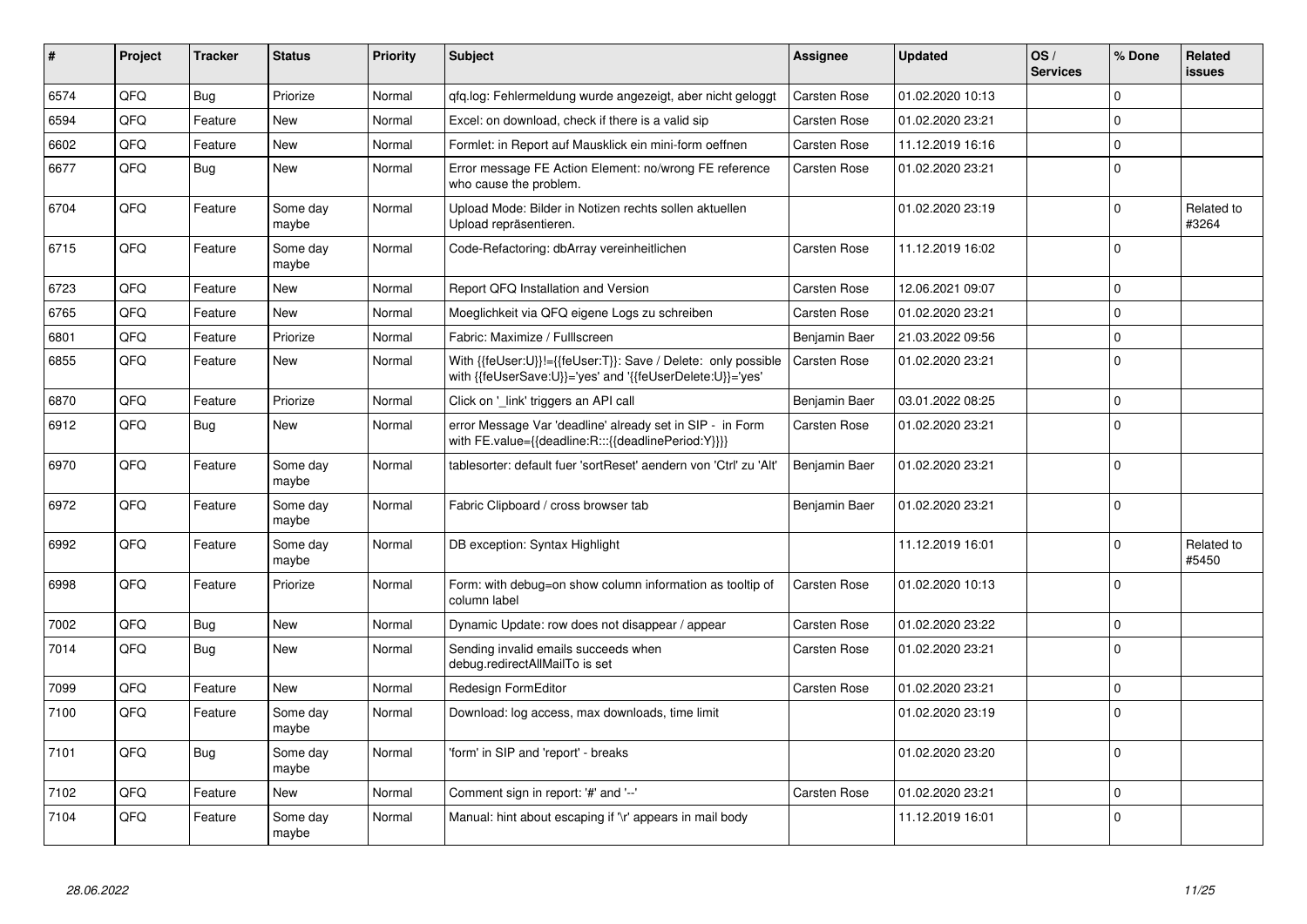| #    | Project | <b>Tracker</b> | <b>Status</b>     | <b>Priority</b> | <b>Subject</b>                                                                                 | <b>Assignee</b>     | <b>Updated</b>   | OS/<br><b>Services</b> | % Done      | Related<br>issues         |
|------|---------|----------------|-------------------|-----------------|------------------------------------------------------------------------------------------------|---------------------|------------------|------------------------|-------------|---------------------------|
| 7105 | QFQ     | Feature        | Some day<br>maybe | Normal          | Beispiel wie man in einer zweiten Tabelle speichert.                                           |                     | 11.12.2019 16:01 |                        | $\Omega$    |                           |
| 7106 | QFQ     | Feature        | Some day<br>maybe | Normal          | Beispiel Nummerierung von Rows in Report                                                       |                     | 11.12.2019 16:01 |                        | $\Omega$    |                           |
| 7107 | QFQ     | Feature        | Some day<br>maybe | Normal          | Showcase Registration Tool: Anmeldung / Administration :<br>Liste Anmeldungen / Emaileinaldung | <b>Carsten Rose</b> | 11.12.2019 16:01 |                        | $\Omega$    |                           |
| 7108 | QFQ     | Feature        | Some day<br>maybe | Normal          | QFQ Wrap Elements                                                                              |                     | 11.12.2019 16:01 |                        | $\Omega$    |                           |
| 7109 | QFQ     | Feature        | <b>New</b>        | Normal          | Dynamic Updates: row/element hide                                                              | <b>Carsten Rose</b> | 01.02.2020 23:22 |                        | $\Omega$    | Has<br>duplicate<br>#4081 |
| 7119 | QFQ     | Feature        | New               | Normal          | Upload: scaleDownWidth, scaleDownHeight                                                        | Carsten Rose        | 01.02.2020 23:21 |                        | $\Omega$    |                           |
| 7175 | QFQ     | Feature        | New               | Normal          | Upload: md5 hash as filename                                                                   | Carsten Rose        | 01.02.2020 23:21 |                        | $\Omega$    |                           |
| 7217 | QFQ     | Feature        | Priorize          | Normal          | Download: notice User if `_sip=?` is missing                                                   | <b>Carsten Rose</b> | 01.02.2020 10:13 |                        | $\Omega$    |                           |
| 7219 | QFQ     | Bug            | <b>New</b>        | Normal          | typeSheadSql / typeAheadSqlPrefetch: change to curly<br>braces                                 | <b>Carsten Rose</b> | 01.02.2020 23:21 |                        | $\mathbf 0$ |                           |
| 7229 | QFQ     | Feature        | Some day<br>maybe | Normal          | New FormElement.type: Button                                                                   |                     | 01.02.2021 12:32 |                        | $\Omega$    |                           |
| 7239 | QFQ     | Feature        | New               | Normal          | TinyMCE: html tag whitelist                                                                    | Carsten Rose        | 01.02.2020 23:21 |                        | $\Omega$    | Related to<br>#14320      |
| 7261 | QFQ     | <b>Bug</b>     | <b>New</b>        | Normal          | Report pathFilename for user without path, only the filename                                   | <b>Carsten Rose</b> | 01.02.2020 23:21 |                        | $\Omega$    |                           |
| 7278 | QFQ     | Feature        | Some day<br>maybe | Normal          | Form: Wert vordefinieren der immer gesetzt wird                                                |                     | 02.05.2021 09:27 |                        | $\Omega$    |                           |
| 7280 | QFQ     | Feature        | <b>New</b>        | Normal          | recently used table                                                                            | Carsten Rose        | 01.02.2020 23:21 |                        | 0           |                           |
| 7281 | QFQ     | Bug            | Some day<br>maybe | Normal          | Subrecords: on large screen separator line too short                                           |                     | 01.02.2020 23:19 |                        | $\Omega$    |                           |
| 7290 | QFQ     | Feature        | Priorize          | Normal          | FormEditor: title as textarea if LEN(title)>60                                                 | <b>Carsten Rose</b> | 01.02.2020 10:13 |                        | $\Omega$    | Blocked by<br>#7682       |
| 7336 | QFQ     | Feature        | Some day<br>maybe | Normal          | PDF Upload: disallow PDFs with specific Meta information                                       | <b>Carsten Rose</b> | 11.12.2019 16:01 |                        | $\Omega$    |                           |
| 7342 | QFQ     | Feature        | New               | Normal          | add content $=$ hide this                                                                      | Carsten Rose        | 01.02.2020 23:21 |                        | 0           |                           |
| 7402 | QFQ     | Bug            | Some day<br>maybe | Normal          | thumbnail cache: outdated picture when permission denied<br>and permission resolved.           |                     | 01.02.2020 23:20 |                        | $\Omega$    |                           |
| 7452 | QFQ     | Feature        | Some day<br>maybe | Normal          | automate deployment new QFQ version                                                            | <b>Carsten Rose</b> | 16.09.2021 15:10 |                        | $\Omega$    |                           |
| 7453 | QFQ     | Feature        | Some day<br>maybe | Normal          | import / export forms QFQ                                                                      | <b>Carsten Rose</b> | 16.09.2021 15:10 |                        | $\Omega$    |                           |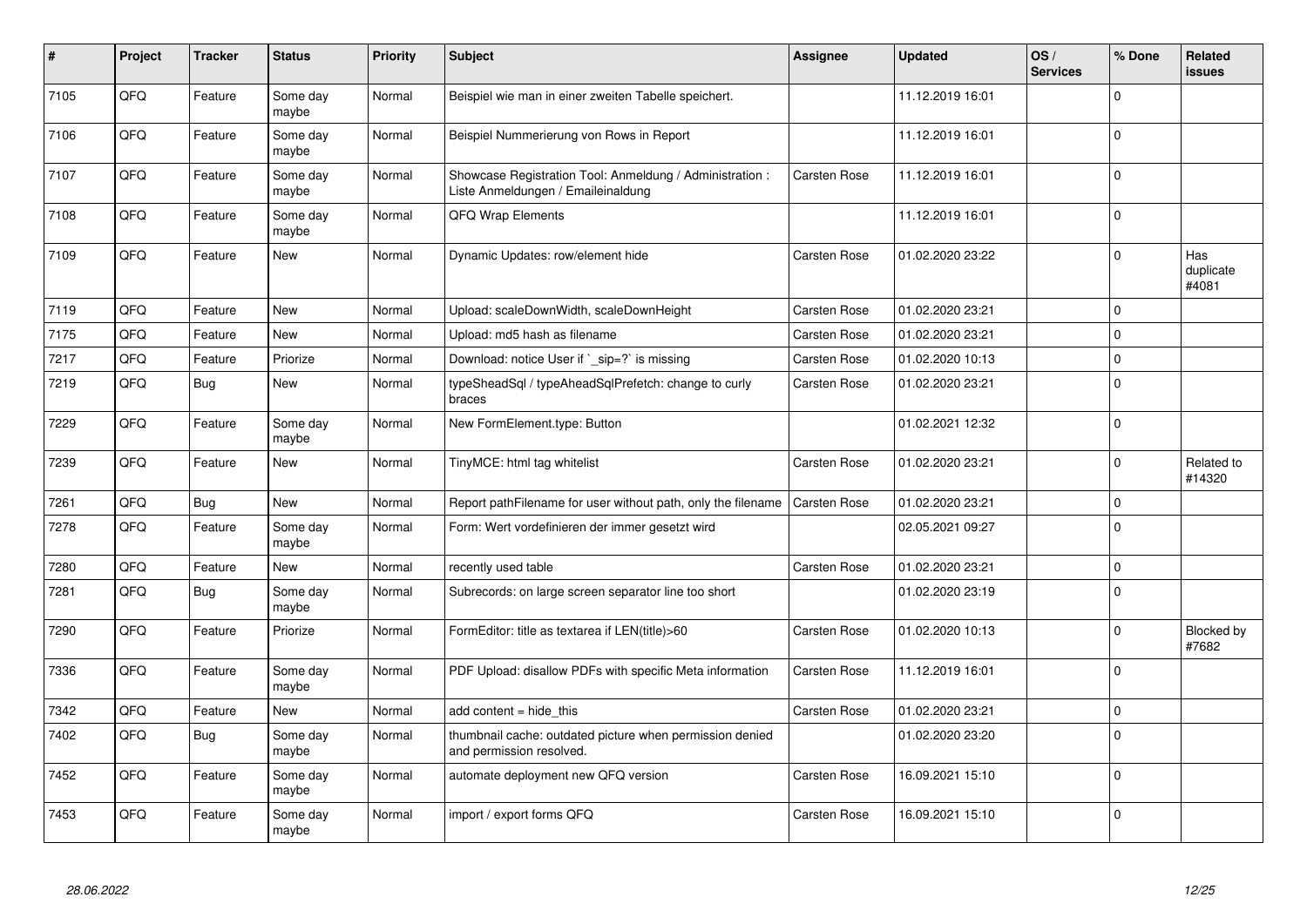| #    | Project | <b>Tracker</b> | <b>Status</b>     | <b>Priority</b> | <b>Subject</b>                                                                                        | Assignee            | <b>Updated</b>   | OS/<br><b>Services</b> | % Done      | Related<br>issues                                                      |
|------|---------|----------------|-------------------|-----------------|-------------------------------------------------------------------------------------------------------|---------------------|------------------|------------------------|-------------|------------------------------------------------------------------------|
| 7456 | QFQ     | <b>Bug</b>     | Some day<br>maybe | Low             | Todos in Code: solve or make ticket                                                                   | <b>Carsten Rose</b> | 16.09.2021 15:10 |                        | $\Omega$    |                                                                        |
| 7480 | QFQ     | Feature        | New               | Normal          | Record History (Undo / Redo)                                                                          | <b>Carsten Rose</b> | 11.12.2019 16:16 |                        | 0           | Related to<br>#2361                                                    |
| 7481 | QFQ     | Feature        | New               | Normal          | Detect 'BaseUrl' automatically                                                                        | <b>Carsten Rose</b> | 01.02.2020 23:21 |                        | $\Omega$    |                                                                        |
| 7512 | QFQ     | Bug            | <b>New</b>        | Normal          | FE: inputType=number >> 'pattern' is not respected                                                    | <b>Carsten Rose</b> | 01.02.2020 23:22 |                        | $\Omega$    |                                                                        |
| 7513 | QFQ     | Bug            | New               | Normal          | Radios not correct aligned                                                                            | <b>Carsten Rose</b> | 01.02.2020 23:22 |                        | 0           |                                                                        |
| 7519 | QFQ     | Feature        | New               | Normal          | Select: Multi                                                                                         | <b>Carsten Rose</b> | 01.02.2020 23:22 |                        | $\Omega$    |                                                                        |
| 7520 | QFQ     | Feature        | <b>New</b>        | Normal          | QR Code:  AS _qr ( AS _link)                                                                          | <b>Carsten Rose</b> | 01.02.2020 23:22 |                        | 0           |                                                                        |
| 7521 | QFQ     | Feature        | New               | Normal          | TemplateGroup: fe.type=upload                                                                         | <b>Carsten Rose</b> | 01.02.2020 23:21 |                        | 0           | Related to<br>#9706                                                    |
| 7522 | QFQ     | Feature        | Priorize          | Normal          | Inserting default index.html to folder (Avoid Apache<br>Indexing)                                     | Carsten Rose        | 01.02.2020 10:13 |                        | $\Omega$    |                                                                        |
| 7524 | QFQ     | Bug            | New               | Normal          | QFQ throws a 'General Error' if 'fileadmin/protected/log/' is<br>not writeable                        | <b>Carsten Rose</b> | 01.02.2020 23:22 |                        | $\Omega$    |                                                                        |
| 7547 | QFQ     | Bug            | New               | Normal          | Error Message in afterSave: wrong parameter column<br>reported                                        | <b>Carsten Rose</b> | 01.02.2020 23:22 |                        | $\Omega$    |                                                                        |
| 7574 | QFQ     | Bug            | New               | Normal          | Substitute error: form element not reported / dont parse<br>Form.note                                 | <b>Carsten Rose</b> | 01.02.2020 23:21 |                        | $\Omega$    |                                                                        |
| 7602 | QFQ     | Feature        | ToDo              | High            | Multi Select: with checkboxes                                                                         | Benjamin Baer       | 22.03.2022 09:07 |                        | $\mathbf 0$ |                                                                        |
| 7616 | QFQ     | Bug            | Priorize          | Normal          | Selectlist with Enum & Dynamic Update                                                                 | <b>Carsten Rose</b> | 01.02.2020 10:13 |                        | 0           |                                                                        |
| 7630 | QFQ     | Feature        | Priorize          | Normal          | detailed error message for simple upload                                                              | <b>Carsten Rose</b> | 01.02.2020 10:13 |                        | $\Omega$    |                                                                        |
| 7650 | QFQ     | Bug            | New               | High            | Optional do not show 'required' sign on FormElement                                                   | <b>Carsten Rose</b> | 03.05.2021 21:14 |                        | 0           |                                                                        |
| 7656 | QFQ     | Bug            | Priorize          | Normal          | FE with required, 'pattern' and 'extraButtonLock': always<br>complain about missing value             | <b>Carsten Rose</b> | 01.02.2020 10:13 |                        | $\Omega$    |                                                                        |
| 7660 | QFQ     | Feature        | New               | Normal          | IMAP: import mails to DB, move / delete mails                                                         | <b>Carsten Rose</b> | 01.02.2020 09:52 |                        | 0           |                                                                        |
| 7681 | QFQ     | Feature        | <b>New</b>        | Normal          | Optional switch off 'check for modified record'                                                       | <b>Carsten Rose</b> | 01.02.2020 23:21 |                        | 0           |                                                                        |
| 7683 | QFQ     | Feature        | <b>New</b>        | Normal          | Special column names in '{{ SELECT  AS _link }}' should<br>be detected                                | <b>Carsten Rose</b> | 01.02.2020 23:21 |                        | 0           |                                                                        |
| 7685 | QFQ     | Bug            | <b>New</b>        | Normal          | Open FormElement from QFQ error message and save<br>modified record: error about missing {{formId:F}} | <b>Carsten Rose</b> | 01.02.2020 23:22 |                        | $\mathbf 0$ |                                                                        |
| 7730 | QFQ     | Feature        | Priorize          | Normal          | SELECT Box: title in between                                                                          | Benjamin Baer       | 01.02.2020 23:22 |                        | $\mathbf 0$ |                                                                        |
| 7732 | QFQ     | Feature        | Some day<br>maybe | Normal          | Javascript: Lazy Loading der add on libs                                                              | Benjamin Baer       | 08.06.2022 10:38 |                        | $\Omega$    | Related to<br>#12611,<br>Related to<br>#12490,<br>Related to<br>#10013 |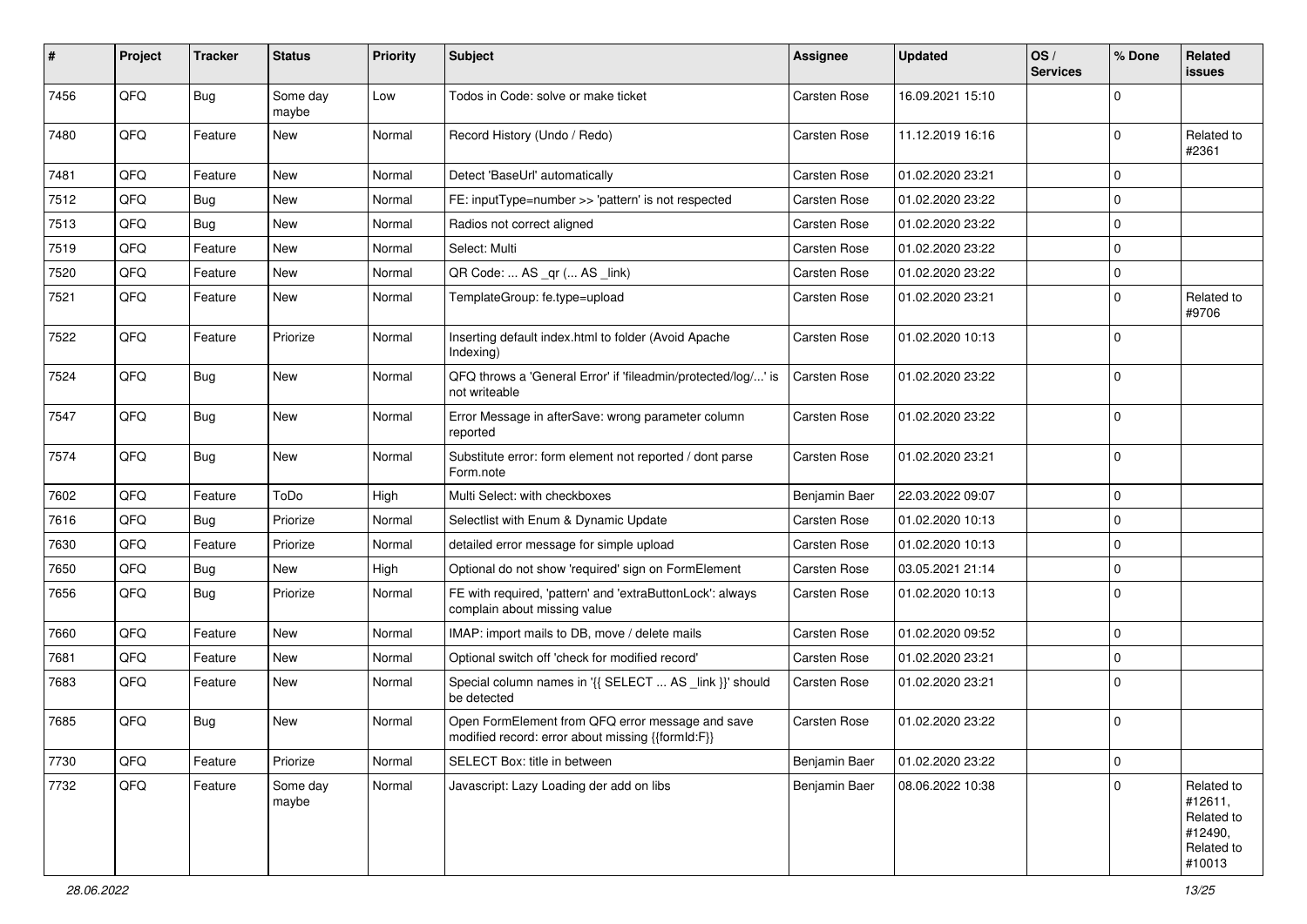| #    | Project | <b>Tracker</b> | <b>Status</b>     | <b>Priority</b> | <b>Subject</b>                                                                 | Assignee            | <b>Updated</b>   | OS/<br><b>Services</b> | % Done      | Related<br><b>issues</b>                        |
|------|---------|----------------|-------------------|-----------------|--------------------------------------------------------------------------------|---------------------|------------------|------------------------|-------------|-------------------------------------------------|
| 7795 | QFQ     | <b>Bug</b>     | <b>New</b>        | Normal          | Readonly Form: Typeahead-Felder                                                | <b>Carsten Rose</b> | 01.02.2020 23:22 |                        | $\Omega$    |                                                 |
| 7812 | QFQ     | Feature        | New               | Normal          | FE 'Subrecord' - new option 'subrecordShowFilter',<br>'subrecordPaging'        | <b>Carsten Rose</b> | 01.02.2020 23:22 |                        | $\Omega$    |                                                 |
| 7850 | QFQ     | Feature        | <b>New</b>        | High            | Upload records: non 'pathFileName' column                                      | <b>Carsten Rose</b> | 03.05.2021 21:14 |                        | $\Omega$    |                                                 |
| 7890 | QFQ     | <b>Bug</b>     | New               | Normal          | FormElement 'required': extraButtonInfo not aligned                            | Carsten Rose        | 11.06.2021 21:17 |                        | $\Omega$    | Related to<br>#11517                            |
| 7899 | QFQ     | <b>Bug</b>     | <b>New</b>        | High            | Fe.type=password / retype / required: always complain<br>about missing value   | <b>Carsten Rose</b> | 03.05.2021 21:14 |                        | $\Omega$    |                                                 |
| 7920 | QFQ     | Feature        | <b>New</b>        | Normal          | FE: Syntax Highlight, Zeinlenumbruch                                           | <b>Carsten Rose</b> | 01.02.2020 10:03 |                        | $\Omega$    |                                                 |
| 7921 | QFQ     | Feature        | Some day<br>maybe | Normal          | Rest API Export: URL kuerzer machen                                            |                     | 01.02.2020 23:19 |                        | $\Omega$    |                                                 |
| 7924 | QFQ     | Feature        | <b>New</b>        | Normal          | Radio/Checkbox with Tooltip                                                    | <b>Carsten Rose</b> | 01.02.2020 23:22 |                        | $\Omega$    |                                                 |
| 7965 | QFQ     | Feature        | Priorize          | Normal          | Input type 'text' with visual format - currency                                | Benjamin Baer       | 03.01.2022 07:45 |                        | $\mathbf 0$ |                                                 |
| 8034 | QFQ     | Feature        | Priorize          | Normal          | FormElement 'data': 22.22.2222 should not be accepted                          | <b>Carsten Rose</b> | 01.02.2020 10:13 |                        | $\Omega$    |                                                 |
| 8037 | QFQ     | Bug            | Priorize          | Normal          | FE.type=upload (advanced mode): {{slaveId:V}} missing<br>during dynamic update | <b>Carsten Rose</b> | 01.02.2020 10:13 |                        | $\Omega$    |                                                 |
| 8044 | QFQ     | Feature        | Priorize          | Normal          | Transaction: a) Form, b) Report                                                | <b>Carsten Rose</b> | 05.05.2021 22:14 |                        | $\Omega$    | Related to<br>#8043                             |
| 8049 | QFQ     | Bug            | <b>New</b>        | Normal          | FE.type=note, column 'value': text moves some pixel to top<br>after save       | <b>Carsten Rose</b> | 01.02.2020 23:22 |                        | $\Omega$    |                                                 |
| 8056 | QFQ     | Feature        | Some day<br>maybe | Normal          | Termin Organisation (Reservation)                                              |                     | 01.02.2020 23:19 |                        | $\Omega$    | Related to<br>#8658                             |
| 8082 | QFQ     | Feature        | Priorize          | High            | Contact form without saving record                                             | <b>Carsten Rose</b> | 07.12.2021 15:20 |                        | $\Omega$    | Related to<br>#8587,<br><b>Blocks</b><br>#11850 |
| 8083 | QFQ     | Bug            | <b>New</b>        | High            | FormEditor: primary table list does not respect<br>'indexDb={{indexData:Y}}'   | <b>Carsten Rose</b> | 03.05.2021 21:14 |                        | $\Omega$    | Has<br>duplicate<br>#6678                       |
| 8089 | QFQ     | Feature        | <b>New</b>        | Normal          | Copy/Paste for FormElements                                                    | <b>Carsten Rose</b> | 01.02.2020 23:22 |                        | $\Omega$    |                                                 |
| 8101 | QFQ     | Feature        | Some day<br>maybe | Normal          | Password hash: support further hashing methods                                 | <b>Carsten Rose</b> | 16.09.2021 15:10 |                        | $\Omega$    |                                                 |
| 8106 | QFQ     | Bug            | Some day<br>maybe | Normal          | Dynamic Update: Feld kann nicht auf empty zurückgesetzt<br>werden              | Carsten Rose        | 11.12.2019 16:01 |                        | $\Omega$    |                                                 |
| 8187 | QFQ     | Feature        | New               | Normal          | Subrecord: enable/hide new button - make new/edit/delete<br>customizeable.     | <b>Carsten Rose</b> | 06.03.2021 18:44 |                        | $\Omega$    | Related to<br>#11326                            |
| 8204 | QFQ     | Feature        | Priorize          | High            | Position 'required mark'                                                       | Carsten Rose        | 16.06.2021 13:44 |                        | $\Omega$    |                                                 |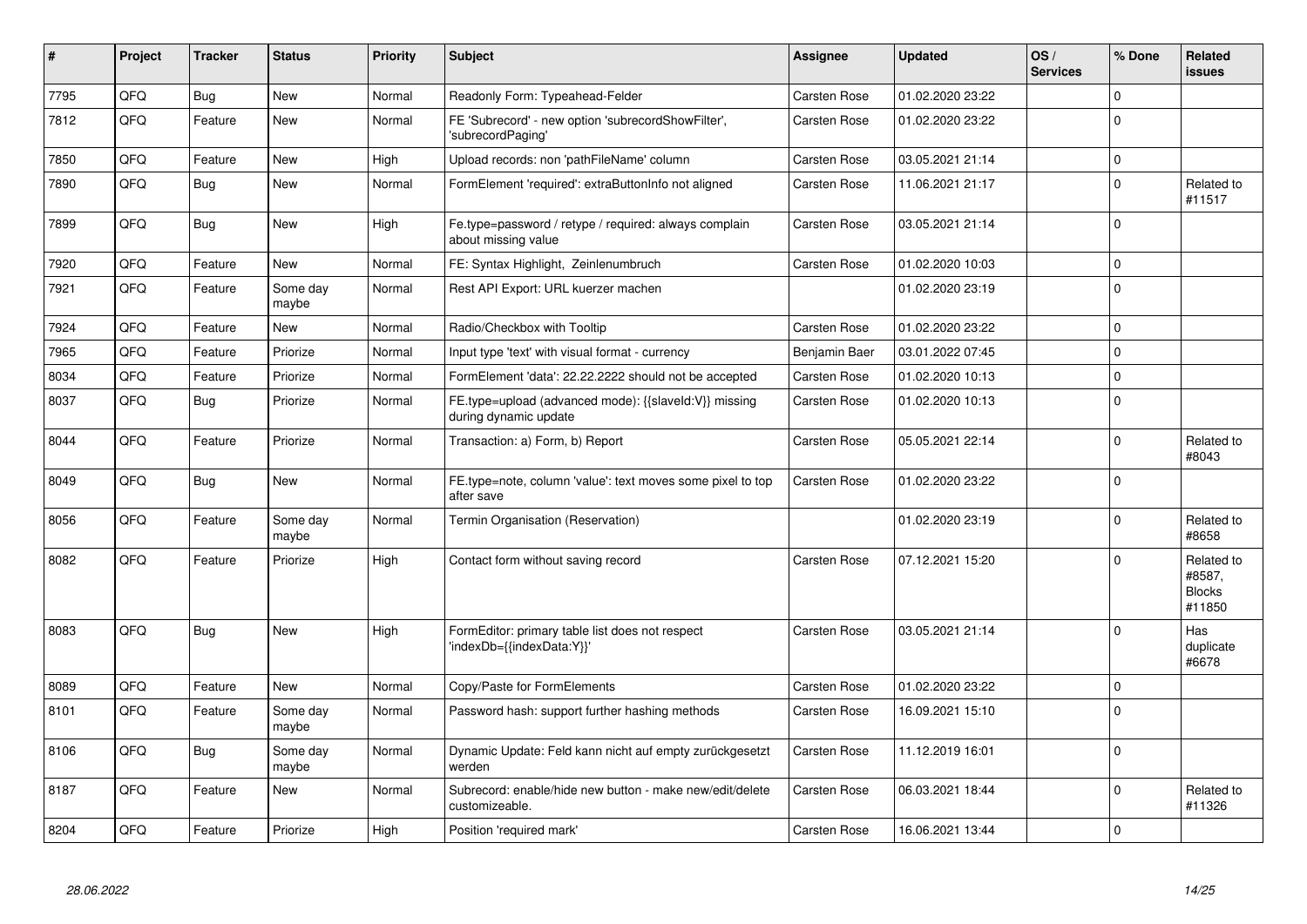| #    | Project | <b>Tracker</b> | <b>Status</b>     | <b>Priority</b> | Subject                                                                                                | <b>Assignee</b>     | <b>Updated</b>   | OS/<br><b>Services</b> | % Done      | Related<br>issues    |
|------|---------|----------------|-------------------|-----------------|--------------------------------------------------------------------------------------------------------|---------------------|------------------|------------------------|-------------|----------------------|
| 8217 | QFQ     | Feature        | <b>New</b>        | Normal          | if-elseif-else construct                                                                               | Carsten Rose        | 16.03.2021 18:41 |                        | $\Omega$    | Related to<br>#10716 |
| 8277 | QFQ     | Feature        | Priorize          | Normal          | fe.parameter.default=                                                                                  | <b>Carsten Rose</b> | 01.02.2020 23:17 |                        | $\Omega$    | Related to<br>#8113  |
| 8316 | QFQ     | Bug            | Feedback          | Normal          | Documentation/Behaviour for Nested Queries and<br>Record-Store confusing                               | Nicola Chiapolini   | 20.11.2019 09:14 |                        | $\Omega$    |                      |
| 8336 | QFQ     | Feature        | New               | Normal          | Form > modified > Close New: a) Optional disable popup, b)<br>custom text, c) mode on save: closelstay | <b>Carsten Rose</b> | 01.02.2020 23:22 |                        | 0           | Related to<br>#8335  |
| 8431 | QFQ     | Bug            | New               | High            | autocron.php with wrong path                                                                           | <b>Carsten Rose</b> | 03.05.2021 21:14 |                        | $\Omega$    |                      |
| 8520 | QFQ     | Feature        | Some day<br>maybe | Normal          | Bring QFQ to Composer                                                                                  | Carsten Rose        | 16.09.2021 15:10 |                        | $\Omega$    |                      |
| 8584 | QFQ     | Feature        | Priorize          | Normal          | FE 'Action' - never assign to Container (except Template<br>Group)                                     | <b>Carsten Rose</b> | 01.02.2020 10:13 |                        | $\mathbf 0$ |                      |
| 8585 | QFQ     | Feature        | Priorize          | Normal          | Enhance Error message for 'unknown form'                                                               | Carsten Rose        | 01.02.2020 10:13 |                        | 0           |                      |
| 8586 | QFQ     | Feature        | Some day<br>maybe | Normal          | QFQ: Enhance Error message for 'record not found'                                                      | <b>Carsten Rose</b> | 16.09.2021 15:10 |                        | $\Omega$    |                      |
| 8668 | QFQ     | Bug            | <b>New</b>        | High            | Pill disabled: dyamic mode 'hidden' not respected - FE is still<br>required                            | <b>Carsten Rose</b> | 03.05.2021 21:14 |                        | $\Omega$    |                      |
| 8702 | QFQ     | Feature        | <b>New</b>        | Normal          | Load Record which is locked: missing user info                                                         | Carsten Rose        | 11.12.2019 16:16 |                        | $\Omega$    | Related to<br>#9789  |
| 8719 | QFQ     | Feature        | <b>New</b>        | Normal          | extraButtonLock: add support for 0/1                                                                   | <b>Carsten Rose</b> | 01.02.2020 23:22 |                        | $\mathbf 0$ |                      |
| 8806 | QFQ     | Feature        | <b>New</b>        | Normal          | SQL Function nl2br                                                                                     | <b>Carsten Rose</b> | 01.02.2020 23:22 |                        | 0           |                      |
| 8891 | QFQ     | Bug            | <b>New</b>        | High            | formSubmitLog: do not log passwords                                                                    | Enis Nuredini       | 25.03.2022 09:06 |                        | 0           |                      |
| 8892 | QFQ     | Feature        | Some day<br>maybe | Normal          | Display and Edit SQL Comments in Form Editor                                                           | <b>Carsten Rose</b> | 11.12.2019 16:01 |                        | $\Omega$    |                      |
| 8894 | QFQ     | Feature        | Some day<br>maybe | Normal          | Documentation Tags Usable in QFQ Application                                                           | <b>Carsten Rose</b> | 11.12.2019 16:01 |                        | $\mathbf 0$ |                      |
| 8962 | QFQ     | Feature        | <b>New</b>        | High            | allow for form fields with identical names                                                             | <b>Carsten Rose</b> | 03.05.2021 21:14 |                        | $\mathbf 0$ |                      |
| 8963 | QFQ     | Feature        | Priorize          | Normal          | Setting values in a store: flexible way                                                                | <b>Carsten Rose</b> | 05.05.2021 22:10 |                        | 0           | Related to<br>#8975  |
| 8975 | QFQ     | Feature        | <b>New</b>        | Normal          | Report Notation: 2.0                                                                                   | <b>Carsten Rose</b> | 01.02.2020 23:22 |                        | $\Omega$    | Related to<br>#8963  |
| 9013 | QFQ     | <b>Bug</b>     | New               | Normal          | Error in Twig template not handled                                                                     | Carsten Rose        | 20.10.2021 13:43 |                        | $\mathbf 0$ |                      |
| 9020 | QFQ     | <b>Bug</b>     | Some day<br>maybe | Normal          | radio mit buttonClass und dynamicUpdate lassen sich nicht<br>kombinieren                               |                     | 11.12.2019 16:01 |                        | $\Omega$    |                      |
| 9024 | QFQ     | <b>Bug</b>     | Some day<br>maybe | Normal          | QFQ Einarbeitung                                                                                       |                     | 01.02.2020 15:56 |                        | 0           |                      |
| 9052 | QFQ     | Feature        | Feedback          | High            | Report: CodeMirror with SQL Syntax Highlight in FE                                                     | Enis Nuredini       | 08.06.2022 10:25 |                        | $\mathbf 0$ |                      |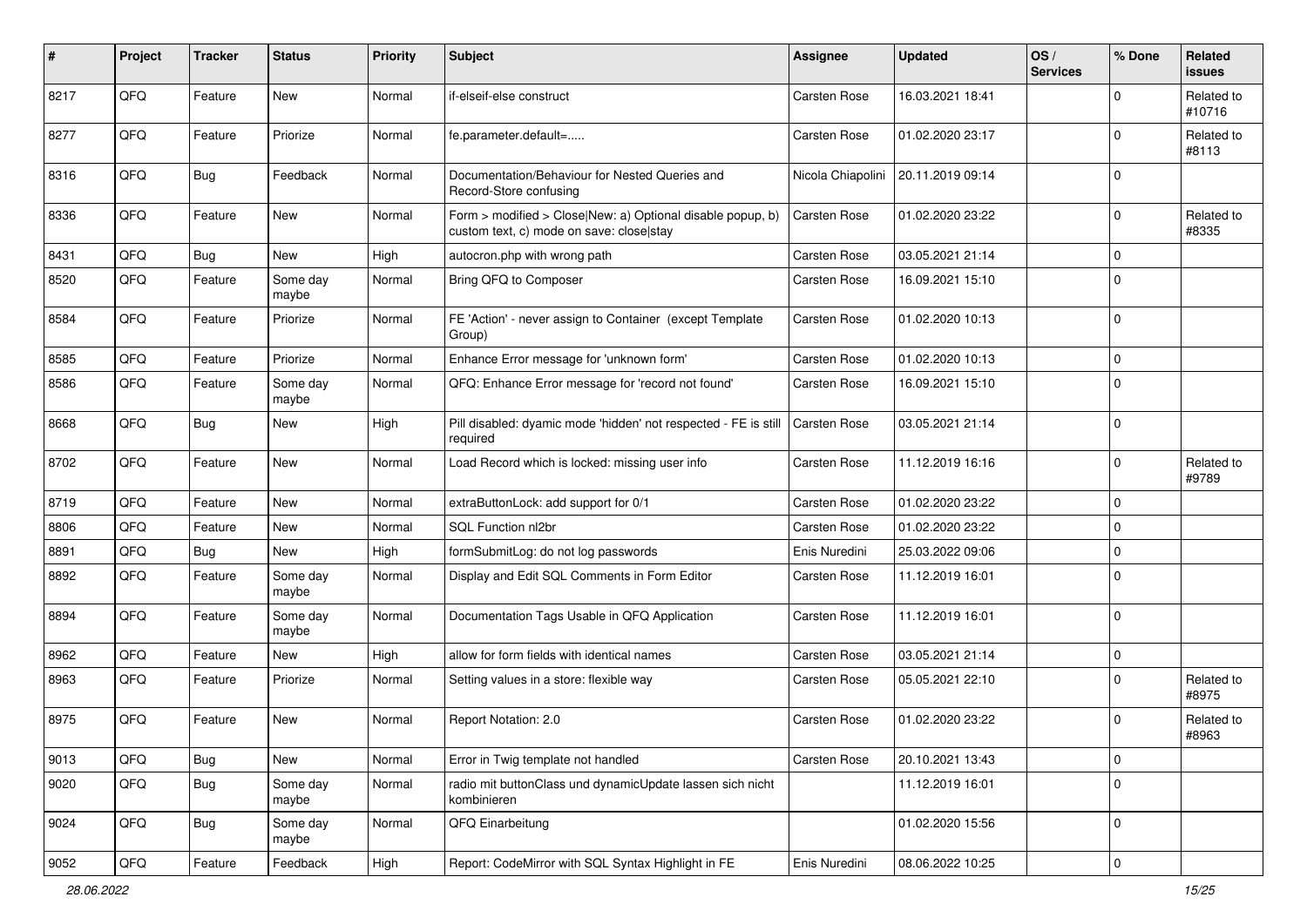| ∦    | Project | <b>Tracker</b> | <b>Status</b>     | <b>Priority</b> | <b>Subject</b>                                                                  | <b>Assignee</b>     | <b>Updated</b>   | OS/<br><b>Services</b> | % Done      | Related<br>issues                            |
|------|---------|----------------|-------------------|-----------------|---------------------------------------------------------------------------------|---------------------|------------------|------------------------|-------------|----------------------------------------------|
| 9077 | QFQ     | <b>Bug</b>     | <b>New</b>        | Normal          | typeAheadSql: report broken SQL                                                 | <b>Carsten Rose</b> | 01.02.2020 23:22 |                        | $\Omega$    |                                              |
| 9121 | QFQ     | Bug            | Priorize          | High            | sip links have r and __dbIndexData set                                          | <b>Carsten Rose</b> | 12.06.2021 10:41 |                        | 0           |                                              |
| 9126 | QFQ     | Bug            | Some day<br>maybe | Normal          | hidden Form elements are present in page source                                 |                     | 02.01.2021 18:41 |                        | $\Omega$    |                                              |
| 9127 | QFQ     | Bug            | <b>New</b>        | Normal          | Error Message: change 'roll over' color - text not readable                     | <b>Carsten Rose</b> | 01.02.2020 23:22 |                        | $\Omega$    |                                              |
| 9128 | QFQ     | Feature        | New               | Normal          | Error Message: not replaced variables- a) replace back to<br>'{{', b) underline | Carsten Rose        | 01.02.2020 23:22 |                        | $\Omega$    | Related to<br>#9129                          |
| 9129 | QFQ     | Feature        | <b>New</b>        | Normal          | sqlValidate: Message as notification, not as error                              | <b>Carsten Rose</b> | 01.02.2020 23:22 |                        | $\Omega$    | Related to<br>#9128                          |
| 9130 | QFQ     | Feature        | Some day<br>maybe | Normal          | tablesorter: Automatic Row numbering / Zeilenummer                              | Benjamin Baer       | 01.02.2020 23:22 |                        | $\Omega$    |                                              |
| 9135 | QFQ     | Feature        | Priorize          | Normal          | Progress Bar generic / replace old hourglass download<br>popup                  | Benjamin Baer       | 03.01.2022 07:43 |                        | $\mathbf 0$ |                                              |
| 9136 | QFQ     | Feature        | New               | Normal          | Create ZIP files with dynamic PDFs                                              | <b>Carsten Rose</b> | 01.02.2020 23:22 |                        | $\mathbf 0$ |                                              |
| 9173 | QFQ     | Bug            | Priorize          | Urgent          | Stale Record Lock: Firefox                                                      | Carsten Rose        | 03.05.2021 21:14 |                        | $\Omega$    | Related to<br>#9789                          |
| 9177 | QFQ     | <b>Bug</b>     | New               | Normal          | Bug? QFQ tries to save an action FE, which has real<br>existing column name     | <b>Carsten Rose</b> | 01.02.2020 23:22 |                        | $\mathbf 0$ |                                              |
| 9208 | QFQ     | Feature        | <b>New</b>        | Normal          | Manage 'recent' records                                                         | <b>Carsten Rose</b> | 01.02.2020 23:22 |                        | 0           |                                              |
| 9221 | QFQ     | Feature        | <b>New</b>        | Normal          | typeAhead: Zeichenlimite ausschalten                                            | <b>Carsten Rose</b> | 08.05.2021 17:06 |                        | $\Omega$    |                                              |
| 9281 | QFQ     | Bug            | Some day<br>maybe | Normal          | Allow STRICT_TRANS_TABLES                                                       | Carsten Rose        | 02.01.2021 18:43 |                        | $\Omega$    |                                              |
| 9317 | QFQ     | Bug            | <b>New</b>        | Normal          | FE.type=note: with dynamic show/hidden an empty label<br>causes trouble         | <b>Carsten Rose</b> | 01.02.2020 23:22 |                        | $\mathbf 0$ |                                              |
| 9346 | QFQ     | Feature        | Priorize          | Normal          | beforeSave: check if an upload is given                                         | <b>Carsten Rose</b> | 11.06.2021 21:18 |                        | $\mathbf 0$ |                                              |
| 9347 | QFQ     | Bug            | <b>New</b>        | High            | FE.type=upload with dynamic show/hidden: required not<br>detected               | <b>Carsten Rose</b> | 12.06.2021 10:40 |                        | $\Omega$    | Related to<br>#5305,<br>Related to<br>#12398 |
| 9348 | QFQ     | Feature        | <b>New</b>        | Normal          | defaultThumbnailSize: pre render thumbnails                                     | <b>Carsten Rose</b> | 12.06.2021 09:05 |                        | $\Omega$    |                                              |
| 9352 | QFQ     | Feature        | <b>New</b>        | Normal          | FE 'Native' fire slaveld, sqlAfter, sqlIns                                      | <b>Carsten Rose</b> | 01.02.2020 23:22 |                        | $\Omega$    |                                              |
| 9394 | QFQ     | Feature        | Priorize          | Normal          | REST: allow for non numerical ids in get requests                               | <b>Carsten Rose</b> | 05.05.2021 22:10 |                        | 0           |                                              |
| 9531 | QFQ     | Bug            | New               | High            | FE File: Dynamic Update / modeSql / required detected even<br>it not set        | <b>Carsten Rose</b> | 11.06.2021 20:32 |                        | $\mathbf 0$ | Related to<br>#12398                         |
| 9533 | QFQ     | Bug            | New               | Normal          | FE.type=upload: Check in 'beforeSave' if upload is given                        | Carsten Rose        | 01.02.2020 23:22 |                        | $\mathbf 0$ | Related to<br>#11523                         |
| 9534 | QFQ     | <b>Bug</b>     | Priorize          | Urgent          | FE.type=upload: 'Unknown Mode: ID"                                              | Carsten Rose        | 03.05.2021 21:14 |                        | 0           | Related to<br>#9532                          |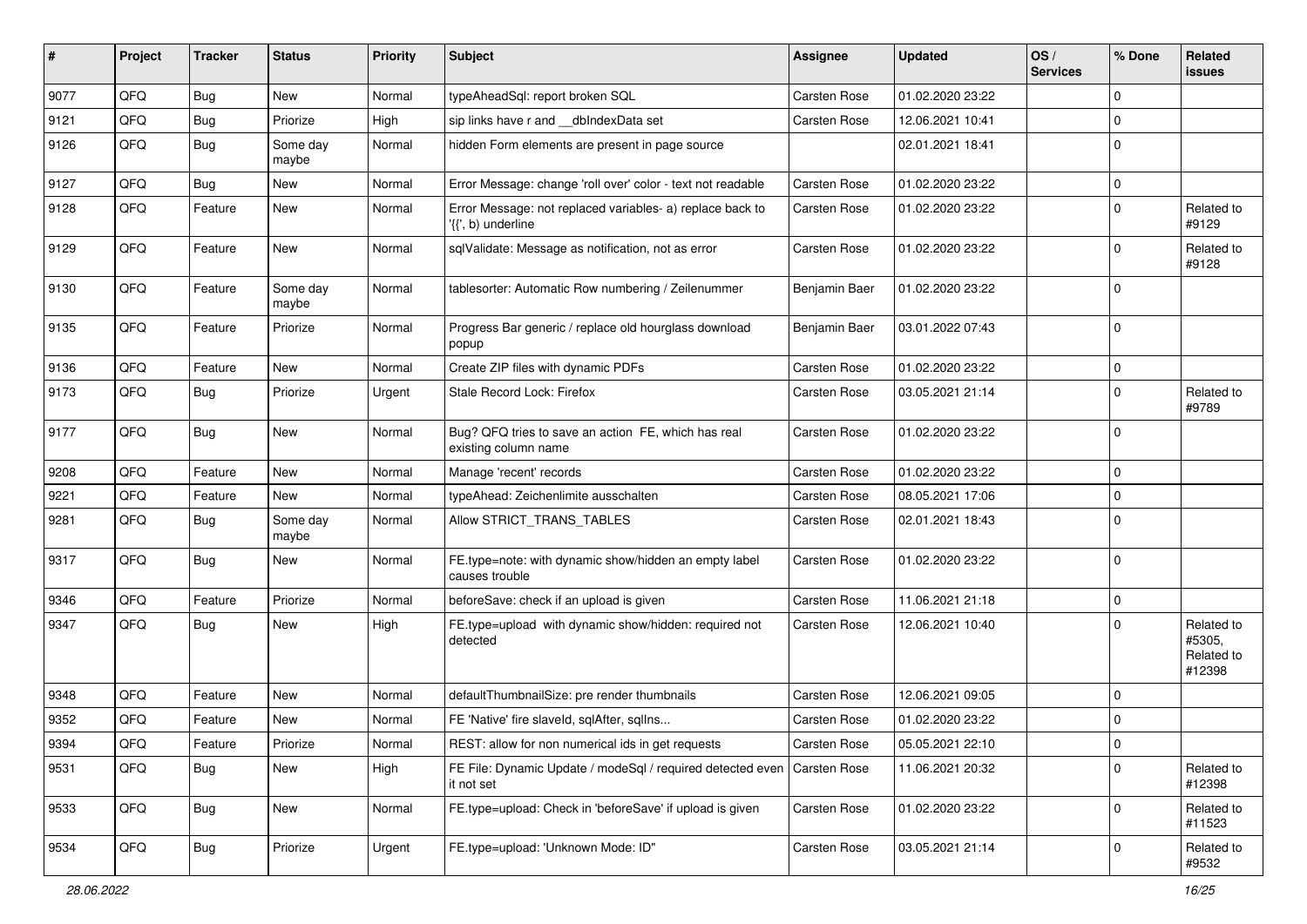| #    | Project | <b>Tracker</b> | <b>Status</b>     | <b>Priority</b> | <b>Subject</b>                                                                                           | <b>Assignee</b>     | Updated          | OS/<br><b>Services</b> | % Done      | Related<br><b>issues</b>                                                |
|------|---------|----------------|-------------------|-----------------|----------------------------------------------------------------------------------------------------------|---------------------|------------------|------------------------|-------------|-------------------------------------------------------------------------|
| 9535 | QFQ     | Bug            | Feedback          | Normal          | Report:  AS '_vertical' - column to wide - vertical >> rot45,<br>rot <sub>90</sub>                       | Benjamin Baer       | 01.02.2020 15:56 |                        | $\Omega$    |                                                                         |
| 9537 | QFQ     | Feature        | New               | Normal          | FormEditor: Edit fieldset in FrontEnd                                                                    | Carsten Rose        | 01.02.2020 23:22 |                        | $\mathbf 0$ |                                                                         |
| 9548 | QFQ     | Feature        | Feedback          | High            | FormElement: Pattern mismatch - optional report only on<br>focus lost                                    | Benjamin Baer       | 03.05.2021 21:14 |                        | $\Omega$    |                                                                         |
| 9579 | QFQ     | Feature        | Some day<br>maybe | Normal          | Multiform with Process Row                                                                               | <b>Carsten Rose</b> | 11.12.2019 16:01 |                        | $\Omega$    |                                                                         |
| 9602 | QFQ     | Feature        | New               | Normal          | Form definition as JSON                                                                                  | Carsten Rose        | 01.02.2020 23:21 |                        | $\Omega$    | Related to<br>#9600                                                     |
| 9668 | QFQ     | Feature        | Priorize          | Normal          | Form.mode: rename 'hidden' to 'hide'                                                                     | Carsten Rose        | 05.05.2021 22:14 |                        | $\Omega$    | Related to<br>#6437                                                     |
| 9669 | QFQ     | Bug            | Some day<br>maybe | Normal          | Checkbox / Template Group: radio/checkbox visible broken<br>after 'add'                                  | Carsten Rose        | 16.06.2021 13:47 |                        | $\Omega$    | Related to<br>#8091                                                     |
| 9704 | QFQ     | Feature        | Some day<br>maybe | Normal          | Thumbnails Generieren beim Splitten von PDF Files                                                        | Carsten Rose        | 11.12.2019 16:01 |                        | $\mathbf 0$ |                                                                         |
| 9706 | QFQ     | Feature        | <b>New</b>        | Normal          | Multi File Upload (hidden template group)                                                                | <b>Carsten Rose</b> | 01.02.2020 23:22 |                        | $\Omega$    | Related to<br>#7521,<br>Related to<br>#5562,<br>Related to<br>#13330    |
| 9707 | QFQ     | Feature        | <b>New</b>        | Normal          | SIP security: encode pageld and check pageld on decode                                                   | Carsten Rose        | 01.02.2020 23:22 |                        | $\Omega$    |                                                                         |
| 9773 | QFQ     | Bug            | <b>New</b>        | Normal          | form.parameter.formModeGlobal=requiredOff                                                                | <b>Carsten Rose</b> | 01.02.2020 15:56 |                        | $\mathbf 0$ |                                                                         |
| 9777 | QFQ     | Feature        | New               | Normal          | Logging QFQ Variables                                                                                    | <b>Carsten Rose</b> | 16.12.2019 17:17 |                        | $\mathbf 0$ |                                                                         |
| 9781 | QFQ     | Feature        | New               | Normal          | Button: CSS class to make buttons smaller                                                                | Carsten Rose        | 01.02.2020 23:22 |                        | $\Omega$    |                                                                         |
| 9783 | QFQ     | Bug            | <b>New</b>        | Normal          | Email with special characters                                                                            | Carsten Rose        | 01.02.2020 23:22 |                        | $\Omega$    |                                                                         |
| 9811 | QFQ     | Feature        | <b>New</b>        | Normal          | Report: tag every n'th row                                                                               | <b>Carsten Rose</b> | 01.02.2020 23:22 |                        | $\mathbf 0$ |                                                                         |
| 9834 | QFQ     | Bug            | Priorize          | Normal          | Input elements with tag 'disabled' are missing on<br>form-submit: server option 'processReadOnly' broken | Carsten Rose        | 07.12.2021 16:43 |                        | $\Omega$    | Related to<br>#9691,<br>Related to<br>#5305, Has<br>duplicate<br>#12331 |
| 9853 | QFQ     | Feature        | New               | Normal          | Check das SQL / QFQ / Mail Logfile geschrieben wird                                                      |                     | 09.01.2020 11:15 |                        | 0           |                                                                         |
| 9855 | QFQ     | Bug            | New               | Normal          | <b>Required Check</b>                                                                                    |                     | 01.02.2020 15:56 |                        | 0           |                                                                         |
| 9862 | QFQ     | <b>Bug</b>     | Priorize          | Normal          | Failed writing to sql mail qfq.log should throw an exception                                             | Carsten Rose        | 01.02.2020 10:13 |                        | $\mathbf 0$ |                                                                         |
| 9898 | QFQ     | Bug            | Feedback          | Normal          | Formular trotz Timeout gespeichert                                                                       | Benjamin Baer       | 01.02.2020 15:56 |                        | 0           |                                                                         |
| 9900 | QFG     | Feature        | Priorize          | Normal          | Generic API Call: tt-content record >> JSON                                                              | Carsten Rose        | 01.02.2020 10:13 |                        | 0           |                                                                         |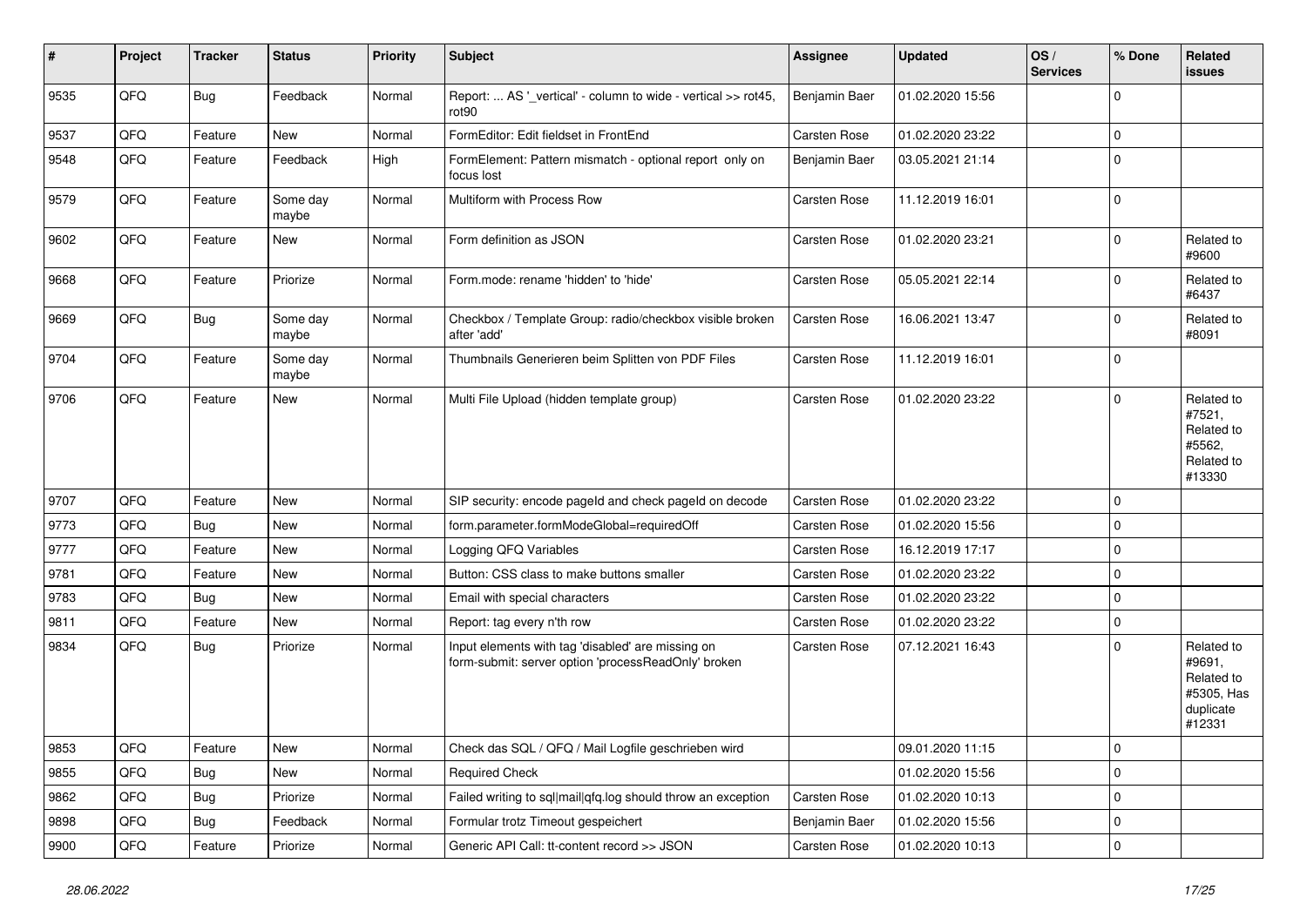| #     | Project | <b>Tracker</b> | <b>Status</b>     | <b>Priority</b> | Subject                                                                                                                               | <b>Assignee</b>     | <b>Updated</b>   | OS/<br><b>Services</b> | % Done      | Related<br>issues                                                      |
|-------|---------|----------------|-------------------|-----------------|---------------------------------------------------------------------------------------------------------------------------------------|---------------------|------------------|------------------------|-------------|------------------------------------------------------------------------|
| 9927  | QFQ     | Feature        | New               | Normal          | QFQ Update: a) Update nur machen wenn BE User<br>eingeloggt ist., b) Bei Fehler genaue Meldung welcher<br>Updateschritt Probleme hat. | Carsten Rose        | 22.01.2020 12:59 |                        | $\Omega$    |                                                                        |
| 9928  | QFQ     | Feature        | Priorize          | Normal          | SpecialColumnName: a) Deprecated: ' AS "_+tag " ', b)<br>New: ' AS "_ <tag1><tag2>" '</tag2></tag1>                                   | Carsten Rose        | 01.02.2020 23:17 |                        | $\mathbf 0$ | Related to<br>#9929                                                    |
| 9947  | QFQ     | Bug            | Priorize          | Normal          | Unwanted error message if missing 'typeAheadSqlPrefetch'                                                                              | Carsten Rose        | 01.02.2020 10:13 |                        | $\mathbf 0$ |                                                                        |
| 9958  | QFQ     | <b>Bug</b>     | Priorize          | Normal          | Broken subrecord query: no error message                                                                                              | <b>Carsten Rose</b> | 05.02.2021 15:15 |                        | $\mathbf 0$ |                                                                        |
| 9968  | QFQ     | Feature        | Priorize          | Normal          | Tooltip in Links for Developer                                                                                                        | Carsten Rose        | 01.02.2020 23:17 |                        | $\Omega$    |                                                                        |
| 9975  | QFQ     | Bug            | Priorize          | Normal          | Dropdown Menu: 'r:3' broken                                                                                                           | <b>Carsten Rose</b> | 01.02.2020 10:13 |                        | $\mathbf 0$ |                                                                        |
| 9983  | QFQ     | Feature        | New               | Normal          | Report Notation: new keyword 'range'                                                                                                  | <b>Carsten Rose</b> | 01.02.2020 15:55 |                        | $\mathbf 0$ |                                                                        |
| 10003 | QFQ     | Feature        | Priorize          | Normal          | fieldset: stronger visualize group                                                                                                    | Benjamin Baer       | 12.02.2020 08:13 |                        | $\Omega$    |                                                                        |
| 10005 | QFQ     | Feature        | Priorize          | Normal          | Report / special column name:  AS _calendar                                                                                           | Carsten Rose        | 03.06.2020 17:28 |                        | $\mathbf 0$ |                                                                        |
| 10011 | QFQ     | Feature        | Priorize          | Normal          | Offer new STORE_TYPO3 Variable 'beUser', 'beEmail'                                                                                    | <b>Carsten Rose</b> | 08.05.2021 09:51 |                        | $\Omega$    | Related to<br>#10012,<br>Related to<br>#12511                          |
| 10012 | QFQ     | Feature        | Priorize          | Normal          | redirectAllMailTo: {{beEmail:T}}                                                                                                      | <b>Carsten Rose</b> | 08.05.2021 09:54 |                        | $\mathbf 0$ | Related to<br>#12412,<br>Related to<br>#12413,<br>Related to<br>#10011 |
| 10013 | QFQ     | Feature        | Some day<br>maybe | Normal          | FE.typ=editor: CodeMirror                                                                                                             | <b>Carsten Rose</b> | 08.06.2022 10:37 |                        | $\Omega$    | Related to<br>#12611,<br>Related to<br>#12490,<br>Related to<br>#7732  |
| 10014 | QFQ     | Feature        | New               | Normal          | Manual.rst: describe behaviour and process order of<br>fillStoreVar, slaveId, sqlBefore,                                              | <b>Carsten Rose</b> | 01.02.2020 22:31 |                        | 0           |                                                                        |
| 10015 | QFQ     | Feature        | Priorize          | Normal          | Monospace in Textarea                                                                                                                 | <b>Carsten Rose</b> | 03.02.2020 13:40 |                        | $\mathbf 0$ |                                                                        |
| 10080 | QFQ     | Feature        | New               | Normal          | Popup on 'save' / 'close': configure dialog (answer<br>yes/no/cancle/)                                                                | <b>Carsten Rose</b> | 28.03.2021 20:52 |                        | $\Omega$    | Is duplicate<br>of #12262                                              |
| 10081 | QFQ     | Bug            | New               | High            | Stale record lock after 'forbidden' character                                                                                         | Carsten Rose        | 03.05.2021 21:12 |                        | 0           | Related to<br>#10082,<br>Related to<br>#9789                           |
| 10082 | QFQ     | <b>Bug</b>     | New               | Normal          | FE.type=SELECT - 'sanatize' Class                                                                                                     | Carsten Rose        | 07.05.2020 09:36 |                        | $\mathbf 0$ | Related to<br>#10081                                                   |
| 10095 | QFQ     | Feature        | Some day<br>maybe | Normal          | Generic Gitlab Integration into QFQ                                                                                                   | Carsten Rose        | 16.09.2021 15:10 |                        | 0           |                                                                        |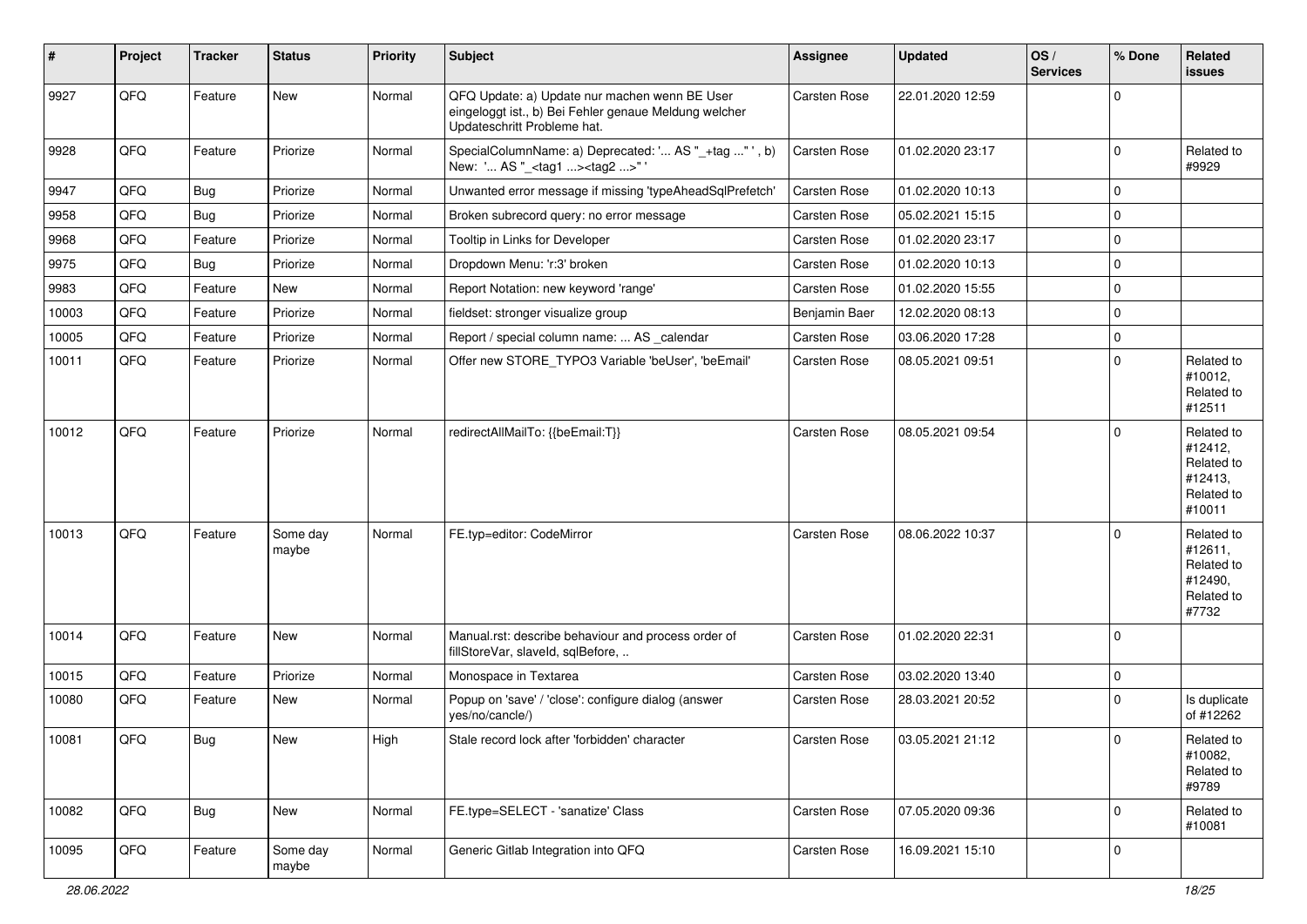| #     | Project | <b>Tracker</b> | <b>Status</b>     | <b>Priority</b> | Subject                                                                              | <b>Assignee</b>     | <b>Updated</b>   | OS/<br><b>Services</b> | % Done      | Related<br><b>issues</b>                                             |
|-------|---------|----------------|-------------------|-----------------|--------------------------------------------------------------------------------------|---------------------|------------------|------------------------|-------------|----------------------------------------------------------------------|
| 10114 | QFQ     | Feature        | <b>New</b>        | High            | Symbol (Link): 'G:' (Glyphicon) replaced by 'i:' (icon)                              |                     | 07.12.2021 17:19 |                        | $\Omega$    | Related to<br>#3797,<br>Related to<br>#4194                          |
| 10116 | QFQ     | Feature        | Some day<br>maybe | Normal          | TypeAhead: Tag - show inside 'input' element                                         | Carsten Rose        | 16.09.2021 15:09 |                        | $\Omega$    |                                                                      |
| 10119 | QFQ     | Feature        | New               | Normal          | Dropdown (selectlist) & Type Ahead: format and catagorize<br>list                    | <b>Carsten Rose</b> | 07.05.2020 09:36 |                        | $\mathbf 0$ |                                                                      |
| 10124 | QFQ     | Feature        | Feedback          | Normal          | qfq AAI-Login                                                                        | Karin Niffeler      | 07.05.2020 09:36 |                        | $\mathbf 0$ |                                                                      |
| 10322 | QFQ     | Bug            | New               | Normal          | FormElement / Radio: missing column 'enum' >> FE not<br>reported                     | <b>Carsten Rose</b> | 07.05.2020 09:37 |                        | 0           |                                                                      |
| 10324 | QFQ     | Bug            | <b>New</b>        | Normal          | Excel Export mit Template funktioniert nur, wenn Template<br>vor uid kommt           |                     | 30.03.2020 11:20 |                        | 0 I         | Related to<br>#10257                                                 |
| 10345 | QFQ     | Feature        | <b>New</b>        | Normal          | Templates - Patterns QFQ Style                                                       |                     | 03.05.2021 21:01 |                        | $\Omega$    | Related to<br>#10713                                                 |
| 10384 | QFQ     | Feature        | New               | Normal          | Parameter Exchange QFQ Instances                                                     |                     | 07.05.2020 09:38 |                        | $\Omega$    |                                                                      |
| 10443 | QFQ     | Feature        | In Progress       | Normal          | Konzept_api / _live                                                                  | <b>Carsten Rose</b> | 07.05.2020 09:39 |                        | 0 I         |                                                                      |
| 10463 | QFQ     | Feature        | New               | Normal          | Report _link: expliztes setzen von HTML Tags (Bedarf fuer<br>'data-selenium' & 'id') | Enis Nuredini       | 23.03.2022 09:23 |                        | $\Omega$    | Related to<br>#7648                                                  |
| 10506 | QFQ     | Bug            | New               | High            | Template Group broken on MultiDB instance                                            | <b>Carsten Rose</b> | 03.05.2021 21:12 |                        | $\Omega$    | Related to<br>#10505                                                 |
| 10508 | QFQ     | <b>Bug</b>     | <b>New</b>        | High            | Multi Form broken on Multi DB Instance                                               | <b>Carsten Rose</b> | 03.05.2021 21:12 |                        | 0           |                                                                      |
| 10569 | QFQ     | Feature        | Priorize          | Normal          | link blank more safe                                                                 | Enis Nuredini       | 25.03.2022 12:44 |                        | $\Omega$    |                                                                      |
| 10588 | QFQ     | <b>Bug</b>     | New               | Normal          | typeahed Tag: Doku anpassen                                                          | <b>Carsten Rose</b> | 12.11.2020 23:45 |                        | $\Omega$    |                                                                      |
| 10593 | QFQ     | Feature        | <b>New</b>        | Normal          | label2: text behind input element                                                    | <b>Carsten Rose</b> | 16.05.2020 10:57 |                        | $\mathbf 0$ |                                                                      |
| 10640 | QFQ     | <b>Bug</b>     | New               | High            | TypeAhead Tag: FE editierbar trotz readOnly                                          | <b>Carsten Rose</b> | 03.05.2021 21:12 |                        | $\Omega$    |                                                                      |
| 10658 | QFQ     | <b>Bug</b>     | <b>New</b>        | Normal          | processReadOnly broken                                                               | Carsten Rose        | 27.05.2020 17:55 |                        | $\Omega$    |                                                                      |
| 10661 | QFQ     | <b>Bug</b>     | In Progress       | Normal          | Typo3 Warnungen                                                                      | Carsten Rose        | 07.09.2021 13:23 |                        | $\Omega$    | Related to<br>#12440                                                 |
| 10704 | QFQ     | Bug            | New               | Normal          | wkhtml problem rendering fullCalendar.js / fabric.js >><br>successor: puppeteer      | <b>Carsten Rose</b> | 12.11.2020 23:45 |                        | $\Omega$    | Related to<br>#5024,<br>Related to<br>#4650,<br>Related to<br>#10715 |
| 10714 | QFQ     | Feature        | New               | Normal          | multi Table Form                                                                     | Carsten Rose        | 16.03.2021 18:44 |                        | $\Omega$    |                                                                      |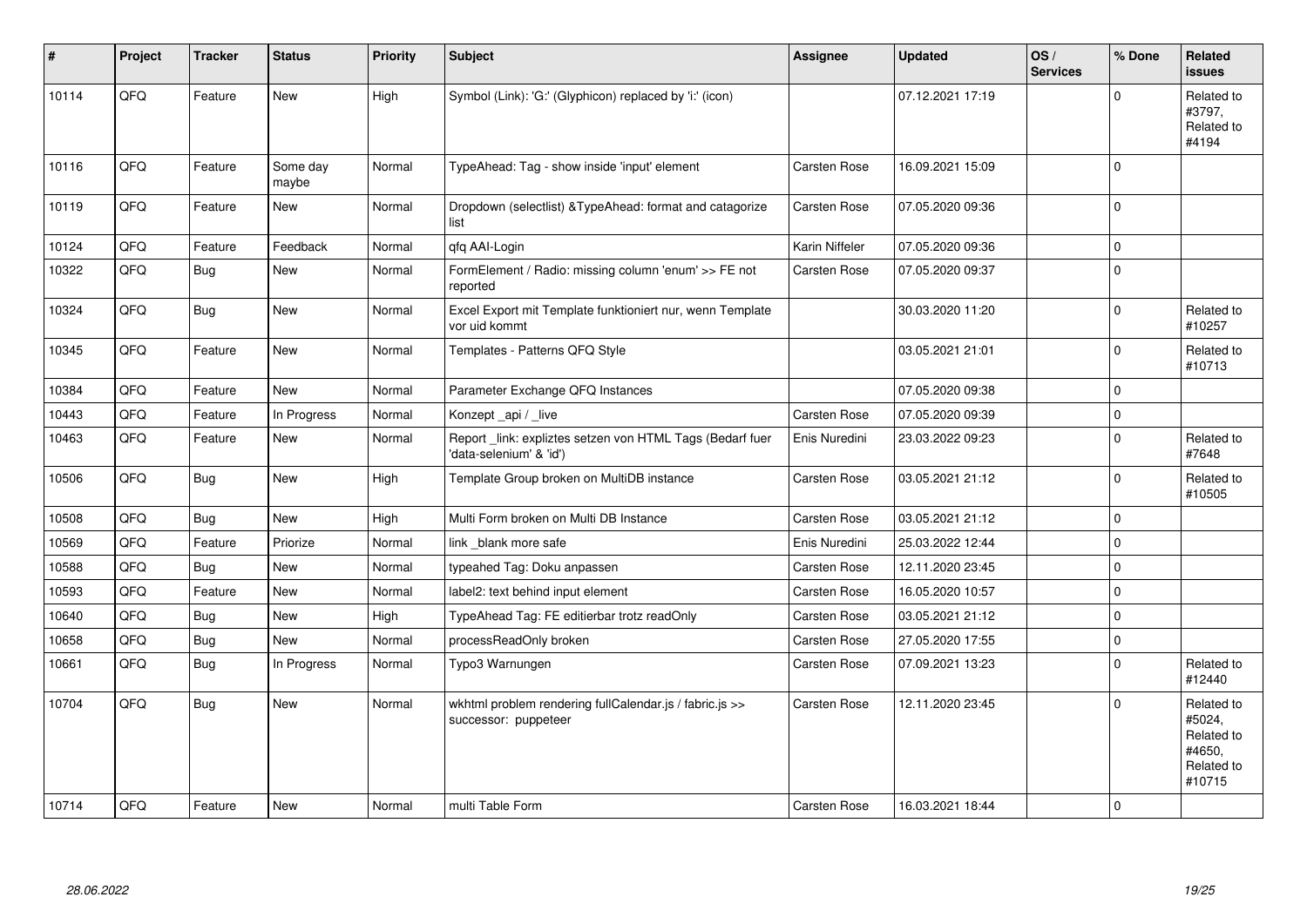| $\sharp$ | Project | <b>Tracker</b> | <b>Status</b>     | <b>Priority</b> | <b>Subject</b>                                                                      | <b>Assignee</b>     | <b>Updated</b>   | OS/<br><b>Services</b> | % Done      | Related<br><b>issues</b>                     |
|----------|---------|----------------|-------------------|-----------------|-------------------------------------------------------------------------------------|---------------------|------------------|------------------------|-------------|----------------------------------------------|
| 10716    | QFQ     | Feature        | Some day<br>maybe | Normal          | Business Logic mit Externen Skripten                                                | Carsten Rose        | 16.09.2021 15:10 |                        | O           | Related to<br>#10713,<br>Related to<br>#8217 |
| 10738    | QFQ     | Feature        | Some day<br>maybe | Normal          | CORS headers for external API requests                                              |                     | 10.06.2020 14:00 |                        | $\Omega$    |                                              |
| 10745    | QFQ     | Feature        | Some day<br>maybe | Normal          | <b>Tablesorter Excel Export</b>                                                     | <b>Carsten Rose</b> | 16.09.2021 15:09 |                        | $\Omega$    |                                              |
| 10759    | QFQ     | <b>Bug</b>     | <b>New</b>        | Normal          | emptyMeansNull - Feld falsch aktualisiert                                           |                     | 12.11.2020 23:45 |                        | $\mathbf 0$ |                                              |
| 10763    | QFQ     | Feature        | New               | Normal          | form accessed and submitted despite logout?                                         |                     | 16.06.2020 11:43 |                        | 0           |                                              |
| 10766    | QFQ     | Bug            | <b>New</b>        | High            | Radiobutton / parameter.buttonClass=btn-default: dynamic<br>update                  |                     | 03.05.2021 21:12 |                        | $\Omega$    | Related to<br>#11237                         |
| 10782    | QFQ     | Feature        | Feedback          | Normal          | Tiny MCE: Image Upload                                                              | Enis Nuredini       | 16.05.2022 23:16 |                        | $\Omega$    | Related to<br>#12452                         |
| 10819    | QFQ     | Feature        | New               | Normal          | Persistent SIP - second try                                                         | <b>Carsten Rose</b> | 29.06.2020 23:02 |                        | $\Omega$    | Related to<br>#6261                          |
| 10874    | QFQ     | Feature        | <b>New</b>        | Normal          | Erstellen eines Foreign Keys in der Tabelle "FormElement"                           |                     | 13.07.2020 10:11 |                        | $\mathbf 0$ |                                              |
| 10890    | QFQ     | Bug            | <b>New</b>        | Normal          | AutoCron hangs                                                                      |                     | 20.07.2020 13:56 |                        | $\mathbf 0$ |                                              |
| 10937    | QFQ     | Bug            | New               | Normal          | Fehler mit abhängigen Select- Feldern beim Positionieren                            | <b>Carsten Rose</b> | 12.11.2020 23:45 |                        | $\Omega$    |                                              |
| 10976    | QFQ     | Feature        | <b>New</b>        | Normal          | Excel Export Verbesserungen                                                         | <b>Carsten Rose</b> | 06.08.2020 10:56 |                        | $\Omega$    |                                              |
| 10979    | QFQ     | Feature        | <b>New</b>        | Normal          | Ajax Calls an API - dataReport                                                      | <b>Carsten Rose</b> | 11.05.2022 12:15 |                        | $\mathbf 0$ |                                              |
| 10996    | QFQ     | Feature        | New               | Normal          | Download video via sip: no seek                                                     | Carsten Rose        | 12.08.2020 14:18 |                        | $\Omega$    |                                              |
| 11036    | QFQ     | Feature        | Some day<br>maybe | Normal          | inline report editor permissions                                                    | <b>Carsten Rose</b> | 16.09.2021 15:09 |                        | $\Omega$    | Related to<br>#11323                         |
| 11057    | QFQ     | Bug            | <b>New</b>        | High            | Checkboxes ohne span.checkmark im Report werden<br>ausgeblendet                     | Benjamin Baer       | 03.05.2021 21:12 |                        | $\Omega$    | Related to<br>#11039                         |
| 11076    | QFQ     | Feature        | In Progress       | Normal          | SELECT  AS _websocket                                                               | <b>Carsten Rose</b> | 30.08.2020 17:49 |                        | $\Omega$    |                                              |
| 11080    | QFQ     | Feature        | <b>New</b>        | Normal          | Send MQTT messages                                                                  | <b>Carsten Rose</b> | 29.08.2020 19:49 |                        | $\Omega$    |                                              |
| 11195    | QFQ     | Bug            | <b>New</b>        | Low             | Dynamic Update: Note not updated if new text is empty<br>(v20.4)                    |                     | 25.09.2020 11:14 |                        | $\Omega$    |                                              |
| 11217    | QFQ     | Feature        | Some day<br>maybe | Normal          | <b>Extend Script Functionality</b>                                                  | <b>Carsten Rose</b> | 16.09.2021 15:10 |                        | 0           |                                              |
| 11237    | QFQ     | <b>Bug</b>     | New               | High            | Radiobutton / parameter.buttonClass= btn-default - kein dirty<br>Trigger            | Benjamin Baer       | 03.05.2021 21:12 |                        | $\mathbf 0$ | Related to<br>#10766                         |
| 11239    | QFQ     | Bug            | New               | Normal          | Radiobutton (plain): horizontales Rendern abhängig vom<br>Datentyp in der Datenbank | Carsten Rose        | 30.09.2020 18:37 |                        | $\mathbf 0$ |                                              |
| 11320    | QFQ     | Feature        | Priorize          | Normal          | Typo3 Version 10 support                                                            | Carsten Rose        | 05.05.2021 22:09 |                        | $\mathbf 0$ |                                              |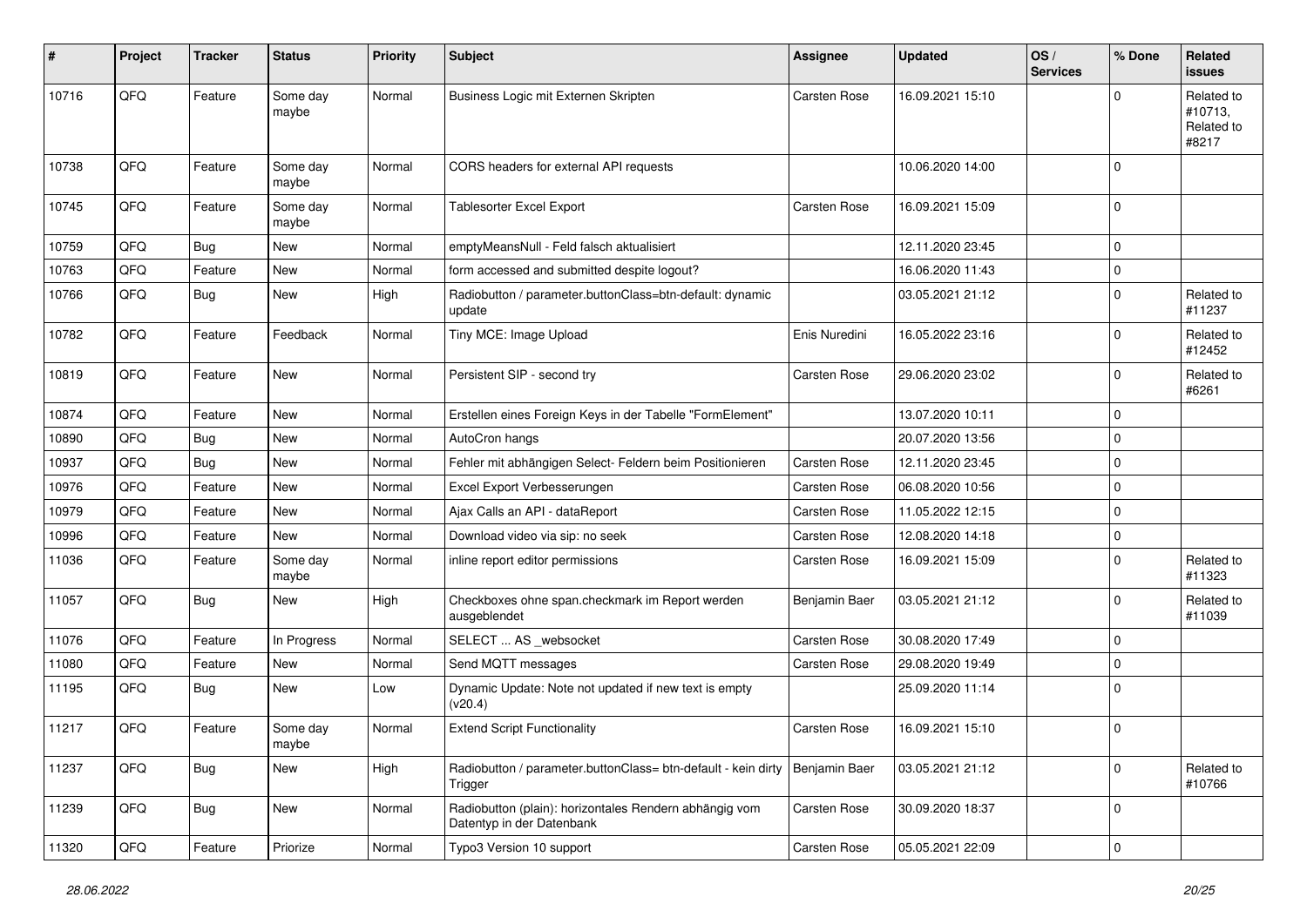| #     | Project | <b>Tracker</b> | <b>Status</b>     | <b>Priority</b> | Subject                                                                | <b>Assignee</b>     | <b>Updated</b>   | OS/<br><b>Services</b> | % Done      | Related<br>issues                                                                                                              |
|-------|---------|----------------|-------------------|-----------------|------------------------------------------------------------------------|---------------------|------------------|------------------------|-------------|--------------------------------------------------------------------------------------------------------------------------------|
| 11322 | QFQ     | Feature        | Some day<br>maybe | Normal          | Form Element JSON - (multiline parameter field)                        | Carsten Rose        | 16.09.2021 15:10 |                        | 0           |                                                                                                                                |
| 11323 | QFQ     | Feature        | Some day<br>maybe | Normal          | Report Frontend Editor Modal + Codemirror                              | Carsten Rose        | 16.09.2021 15:10 |                        | $\Omega$    | Related to<br>#11036                                                                                                           |
| 11347 | QFQ     | Bug            | Feedback          | Normal          | If Bedingungen funktionieren nicht korrekt                             | Christoph Fuchs     | 21.03.2021 20:37 |                        | 0           |                                                                                                                                |
| 11460 | QFQ     | Feature        | New               | Normal          | Easier creation of changelog: gitchangelog                             | <b>Carsten Rose</b> | 12.06.2021 10:20 |                        | $\Omega$    | Related to<br>#13467                                                                                                           |
| 11504 | QFQ     | Feature        | New               | Normal          | Dynamic Update: Button text update for 'Save',' Close' &<br>'Delete'   | Carsten Rose        | 12.11.2020 23:44 |                        | $\Omega$    |                                                                                                                                |
| 11516 | QFQ     | Feature        | <b>New</b>        | Normal          | Multi Page Form (Previous/Next Buttons)                                | Carsten Rose        | 16.03.2021 17:52 |                        | $\mathbf 0$ |                                                                                                                                |
| 11517 | QFG     | Bug            | In Progress       | Normal          | extraButtonInfo Broken for multiple FormElements                       | <b>Carsten Rose</b> | 12.05.2022 13:12 |                        | $\Omega$    | Related to<br>#7890,<br>Related to<br>#3811, Has<br>duplicate<br>#10905, Has<br>duplicate<br>#10553, Has<br>duplicate<br>#6779 |
| 11522 | QFQ     | Bug            | <b>New</b>        | Normal          | Aus/Einblenden von Reitern                                             |                     | 13.11.2020 14:58 |                        | $\mathbf 0$ |                                                                                                                                |
| 11523 | QFQ     | Feature        | <b>New</b>        | Normal          | Mit dynamic Update erkennen, ob Upload gemacht wurde                   | <b>Carsten Rose</b> | 13.11.2020 15:07 |                        | $\Omega$    | Related to<br>#9533                                                                                                            |
| 11534 | QFQ     | Feature        | New               | Normal          | Report: Action on selected rows - Table batchprocessing<br>feature     |                     | 18.11.2020 08:15 |                        | $\Omega$    |                                                                                                                                |
| 11535 | QFQ     | Feature        | <b>New</b>        | Normal          | Ability to create SQL columns in frontend QFQ forms                    |                     | 17.11.2020 12:11 |                        | $\mathbf 0$ |                                                                                                                                |
| 11630 | QFQ     | Bug            | Feedback          | High            | Bitte check ob CALL() in 20.11.0 noch so funktioniert wie in<br>20.4.1 | Enis Nuredini       | 28.05.2022 13:45 |                        | $\Omega$    | Related to<br>#11325                                                                                                           |
| 11667 | QFQ     | Bug            | <b>New</b>        | Normal          | MySQL mariadb-server-10.3: Incorrect datetime value                    | <b>Carsten Rose</b> | 03.05.2021 20:48 |                        | $\Omega$    |                                                                                                                                |
| 11668 | QFQ     | Bug            | New               | Normal          | Play function.sql - problem with mysql                                 | Carsten Rose        | 03.05.2021 20:48 |                        | $\mathbf 0$ |                                                                                                                                |
| 11695 | QFQ     | Bug            | New               | Normal          | MultiForm required FE Error                                            | Carsten Rose        | 04.12.2020 13:34 |                        | $\mathbf 0$ |                                                                                                                                |
| 11702 | QFQ     | Feature        | New               | Normal          | HTML Special Char makes no sense for 'allbut' if '&' is<br>forbidden   | <b>Carsten Rose</b> | 07.12.2021 16:35 |                        | $\mathbf 0$ | Related to<br>#5112,<br>Related to<br>#14320                                                                                   |
| 11715 | QFG     | <b>Bug</b>     | New               | Normal          | acceptZeroAsRequired and requiredOffButMark do not<br>coincide         |                     | 08.12.2020 12:13 |                        | $\Omega$    |                                                                                                                                |
| 11716 | QFQ     | Feature        | New               | Normal          | Form an beliebiger Stelle im Report anzeigen                           |                     | 09.12.2020 09:47 |                        | $\mathbf 0$ |                                                                                                                                |
| 11747 | QFQ     | Feature        | New               | Normal          | Maintenance Page with Redirect                                         | Carsten Rose        | 03.05.2021 20:47 |                        | $\mathbf 0$ | Related to<br>#11741                                                                                                           |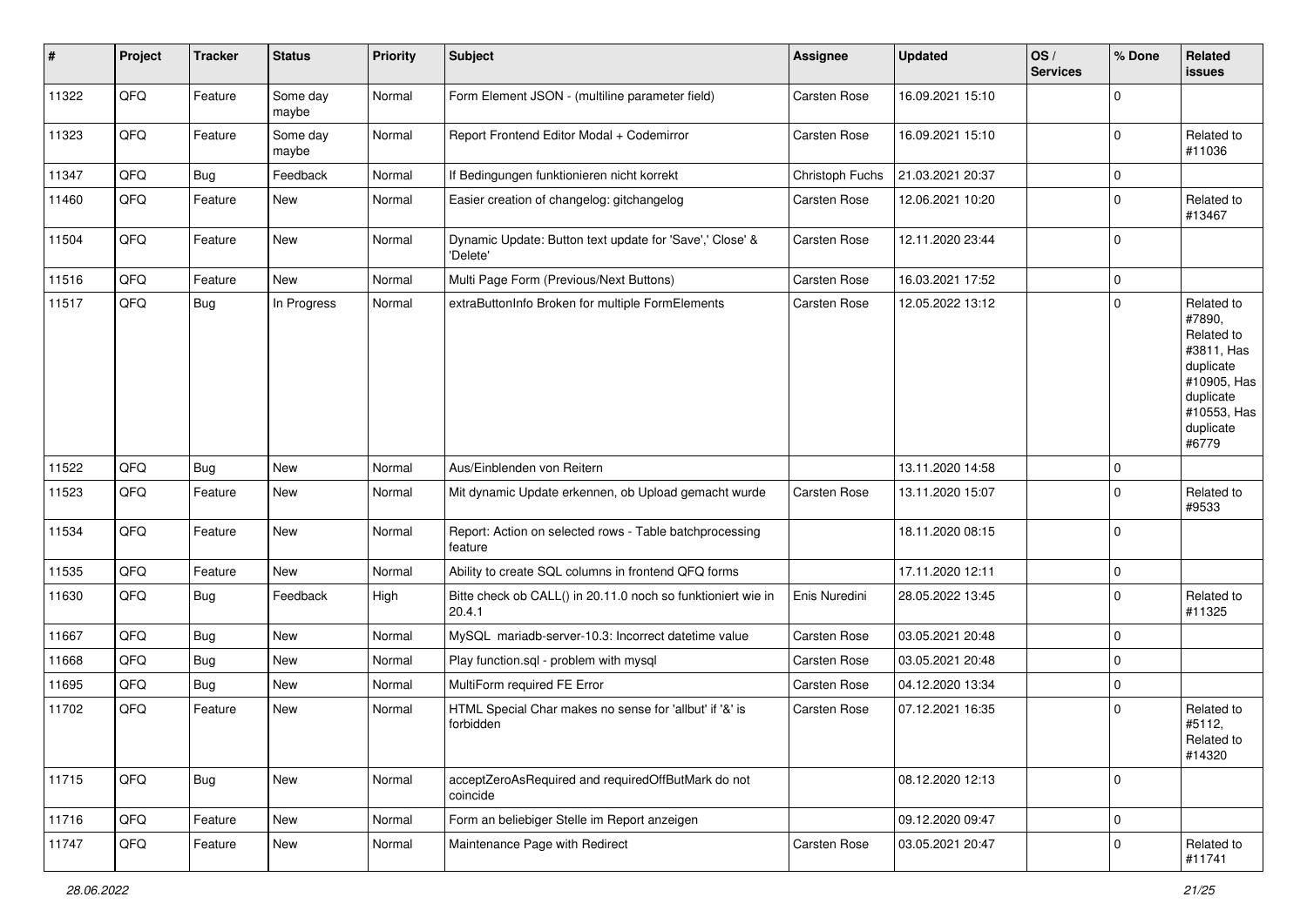| #     | Project | <b>Tracker</b> | <b>Status</b> | <b>Priority</b> | <b>Subject</b>                                                                                                      | <b>Assignee</b>                                        | <b>Updated</b>      | OS/<br><b>Services</b> | % Done      | Related<br><b>issues</b>                      |                      |
|-------|---------|----------------|---------------|-----------------|---------------------------------------------------------------------------------------------------------------------|--------------------------------------------------------|---------------------|------------------------|-------------|-----------------------------------------------|----------------------|
| 11752 | QFQ     | <b>Bug</b>     | New           | Normal          | checkbox renders multiple input elements with same name                                                             | <b>Carsten Rose</b>                                    | 17.12.2020 14:58    |                        | $\Omega$    | Related to<br>#11750                          |                      |
| 11775 | QFQ     | Feature        | New           | Normal          | Subrecord Tooltip pro Feld                                                                                          | <b>Carsten Rose</b>                                    | 18.12.2020 15:22    |                        | $\Omega$    | Related to<br>#11955                          |                      |
| 11850 | QFQ     | Feature        | New           | Urgent          | Wizard Form: basierend auf einer Tabelle eine Form<br>anlegen.                                                      |                                                        | 03.05.2021 21:12    |                        | $\Omega$    | Blocked by<br>#8082                           |                      |
| 11892 | QFQ     | Feature        | <b>New</b>    | Normal          | tablesorter: columns with links are hard to order - new<br>qualifier 'Y: <ord>'</ord>                               | Enis Nuredini                                          | 23.03.2022 09:22    |                        | $\mathbf 0$ |                                               |                      |
| 11893 | QFQ     | Feature        | New           | High            | Broken SIP: a) only report one time, b) only report in main<br>column                                               | <b>Carsten Rose</b>                                    | 12.05.2021 12:13    |                        | $\Omega$    | Related to<br>#12532,<br>Related to<br>#14187 |                      |
| 11955 | QFQ     | Feature        | New           | Normal          | subrecord: new title option to set <th> attributes - e.g. to<br/>customize tablesorter options.</th>                | attributes - e.g. to<br>customize tablesorter options. | <b>Carsten Rose</b> | 03.05.2021 20:47       |             | $\Omega$                                      | Related to<br>#11775 |
| 11980 | QFQ     | Feature        | In Progress   | Normal          | protected verzeichnis MUSS geschützt werden                                                                         | <b>Carsten Rose</b>                                    | 07.09.2021 13:30    |                        | $\mathbf 0$ |                                               |                      |
| 12023 | QFQ     | Feature        | New           | Normal          | MySQL Stored Precdure: QDECODESPECIALCHAR()                                                                         | <b>Carsten Rose</b>                                    | 16.02.2021 11:16    |                        | $\Omega$    | Related to<br>#12022                          |                      |
| 12024 | QFQ     | Feature        | New           | Normal          | Excel Export: text columns by default decode<br>htmlspeciachar()                                                    | <b>Carsten Rose</b>                                    | 17.02.2021 23:55    |                        | $\Omega$    | Related to<br>#12022                          |                      |
| 12038 | QFQ     | Feature        | New           | Normal          | a) STORE_VAR: filenameOnlyStripUniq, b) SP:<br>QSTRIPUNIQ()                                                         |                                                        | 17.02.2021 23:55    |                        | $\mathbf 0$ |                                               |                      |
| 12039 | QFQ     | Feature        | New           | Normal          | Missing htmlSpecialChar() in pre processing on form submit                                                          |                                                        | 18.02.2021 00:09    |                        | $\Omega$    | Related to<br>#14320                          |                      |
| 12040 | QFQ     | Bug            | New           | Normal          | FE Mode 'hidden' für zwei FEs auf einer Zeile                                                                       | <b>Carsten Rose</b>                                    | 18.02.2021 10:13    |                        | $\mathbf 0$ |                                               |                      |
| 12045 | QFQ     | <b>Bug</b>     | New           | Normal          | templateGroup afterSave FE: Aufruf ohne<br>sqlHonorFormElements funktioniert nicht                                  | Carsten Rose                                           | 18.02.2021 16:33    |                        | $\mathbf 0$ |                                               |                      |
| 12066 | QFQ     | <b>Bug</b>     | New           | High            | enterAsSubmit: Forward wird nicht ausgeführt                                                                        | Enis Nuredini                                          | 29.05.2022 09:23    |                        | $\mathbf 0$ |                                               |                      |
| 12109 | QFQ     | Feature        | New           | Normal          | Donwload Link: Plain, SIP, Persistent Link, Peristent SIP -<br>new notation                                         | Carsten Rose                                           | 03.05.2021 20:45    |                        | $\Omega$    | Related to<br>#12085                          |                      |
| 12119 | QFQ     | Feature        | New           | Normal          | AS paged: error message missing if there ist no 'r' argument.                                                       | Carsten Rose                                           | 03.05.2021 20:51    |                        | $\Omega$    |                                               |                      |
| 12133 | QFQ     | <b>Bug</b>     | New           | Normal          | NPM, phpSpreadSheet aktualisieren                                                                                   | <b>Carsten Rose</b>                                    | 15.03.2021 09:04    |                        | $\mathbf 0$ |                                               |                      |
| 12135 | QFQ     | Feature        | <b>New</b>    | Normal          | Subrecord: Notiz                                                                                                    |                                                        | 24.04.2021 16:58    |                        | $\mathbf 0$ |                                               |                      |
| 12146 | QFQ     | Feature        | New           | Normal          | Autocron Job: Anzeigen wann der naechste Job ausgefuehrt   Carsten Rose<br>wird, resp das er nicht ausgefuehrt wird |                                                        | 15.03.2021 15:23    |                        | 0           |                                               |                      |
| 12156 | QFQ     | Feature        | New           | Normal          | Form: Optional disable 'leave page'                                                                                 |                                                        | 03.05.2021 20:45    |                        | $\mathbf 0$ |                                               |                      |
| 12162 | QFQ     | Feature        | New           | Normal          | FE.type=sendmail: personalized mailing (several mails) via<br>template                                              | Carsten Rose                                           | 03.05.2021 20:45    |                        | $\mathbf 0$ |                                               |                      |
| 12163 | QFQ     | Feature        | New           | Normal          | Checkbox: table wrap                                                                                                | Carsten Rose                                           | 03.05.2021 20:51    |                        | $\mathbf 0$ |                                               |                      |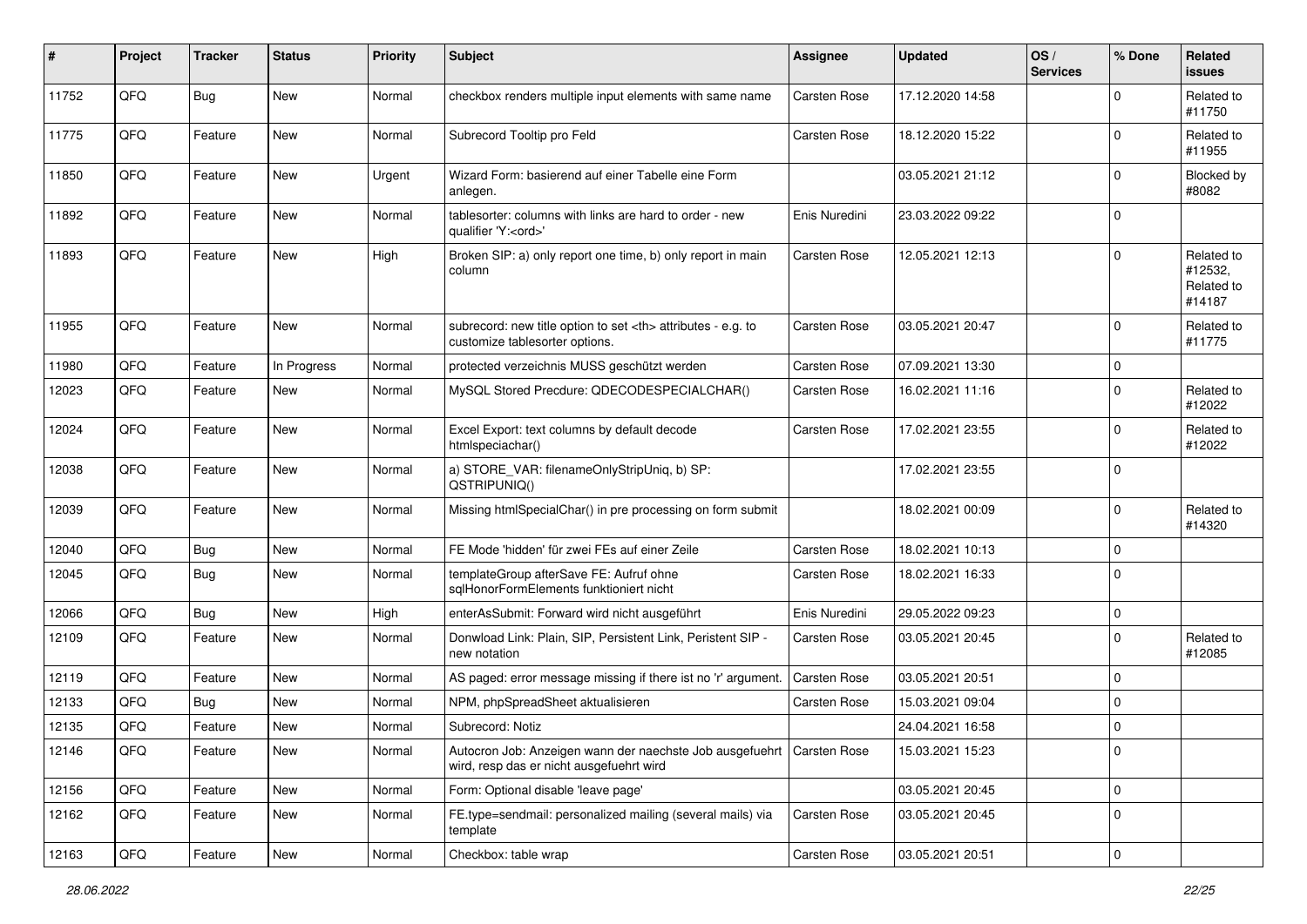| $\sharp$ | Project | <b>Tracker</b> | <b>Status</b>     | <b>Priority</b> | <b>Subject</b>                                                                                                 | <b>Assignee</b>     | <b>Updated</b>   | OS/<br><b>Services</b> | % Done      | Related<br><b>issues</b>                                                    |
|----------|---------|----------------|-------------------|-----------------|----------------------------------------------------------------------------------------------------------------|---------------------|------------------|------------------------|-------------|-----------------------------------------------------------------------------|
| 12186    | QFQ     | Feature        | New               | High            | TinyMCE Config für Objekte                                                                                     | Carsten Rose        | 07.12.2021 17:19 |                        | $\Omega$    | <b>Blocks</b><br>#12632                                                     |
| 12187    | QFQ     | Bug            | New               | Normal          | Trigger FormAsFile() via Report: probably problem with multi<br>DB setup                                       | <b>Carsten Rose</b> | 20.03.2021 21:20 |                        | 0           |                                                                             |
| 12262    | QFQ     | Feature        | ToDo              | Normal          | Form buttons on top: more customable                                                                           | Enis Nuredini       | 17.06.2022 10:44 |                        | $\Omega$    | Related to<br>#13945, Has<br>duplicate<br>#4046, Has<br>duplicate<br>#10080 |
| 12269    | QFQ     | Feature        | New               | Normal          | 2FA - Login                                                                                                    | Carsten Rose        | 03.05.2021 20:45 |                        | $\Omega$    |                                                                             |
| 12315    | QFQ     | Feature        | Some day<br>maybe | Normal          | Form History (Diffs) / Backups                                                                                 | <b>Carsten Rose</b> | 16.09.2021 15:10 |                        | $\mathbf 0$ |                                                                             |
| 12325    | QFQ     | Bug            | Priorize          | Normal          | MultiDB form.dblndex not working for report syntax                                                             | <b>Carsten Rose</b> | 07.09.2021 13:37 |                        | $\Omega$    | Related to<br>#12145,<br>Related to<br>#12314                               |
| 12327    | QFQ     | Bug            | New               | Normal          | Copy to clipboard: Glyphicon can not be changed                                                                | <b>Carsten Rose</b> | 27.12.2021 17:59 |                        | $\mathbf 0$ |                                                                             |
| 12330    | QFQ     | Feature        | New               | Normal          | Copy to input field / text area / TinyMCE                                                                      | <b>Carsten Rose</b> | 07.04.2021 09:01 |                        | $\mathbf 0$ |                                                                             |
| 12337    | QFQ     | Feature        | Some day<br>maybe | Normal          | Database.php: better caching                                                                                   | <b>Carsten Rose</b> | 16.09.2021 15:10 |                        | $\mathbf 0$ |                                                                             |
| 12395    | QFQ     | <b>Bug</b>     | ToDo              | High            | QFQ Function: Result two times shown                                                                           | <b>Carsten Rose</b> | 18.02.2022 08:59 |                        | $\Omega$    |                                                                             |
| 12400    | QFQ     | Feature        | <b>New</b>        | Normal          | Tutorial ist in QFQ Doku, Wird in der Suche gefunden, es<br>gibt aber kein Menupunkt - Inhalt ueberpruefen     | <b>Carsten Rose</b> | 03.05.2021 20:45 |                        | 0           |                                                                             |
| 12412    | QFQ     | Feature        | New               | Normal          | Action/Escape qualifier 'e' (empty), '0': if given, an empty<br>string (or '0') will be treated as 'not found' | <b>Carsten Rose</b> | 08.05.2021 09:40 |                        | $\Omega$    | Related to<br>#12413,<br>Related to<br>#10012                               |
| 12413    | QFQ     | Feature        | New               | Normal          | STORE_TYPO3: enhance for {{be_users.email:T}},<br>{{fe users.email:T}}                                         | <b>Carsten Rose</b> | 03.05.2021 20:45 |                        | $\Omega$    | Related to<br>#12412,<br>Related to<br>#10012                               |
| 12439    | QFQ     | Feature        | In Progress       | Normal          | TinyMCE Paste from Word & Character Count/Limit                                                                | <b>Carsten Rose</b> | 05.05.2021 22:15 |                        | $\mathbf 0$ |                                                                             |
| 12452    | QFQ     | Feature        | Priorize          | Normal          | BaseURL: alsways with '/' at the end                                                                           | Carsten Rose        | 19.06.2022 13:45 |                        | $\Omega$    | Related to<br>#10782                                                        |
| 12463    | QFQ     | <b>Bug</b>     | ToDo              | High            | QFQ Function: 'function' and 'sql' on same level - output of<br>sal is shown two times.                        | Carsten Rose        | 15.12.2021 16:31 |                        | $\mathbf 0$ |                                                                             |
| 12465    | QFQ     | Feature        | New               | Normal          | QFQ Function: use in FE to fill StoreRecord                                                                    | Carsten Rose        | 05.05.2021 21:58 |                        | $\mathbf 0$ |                                                                             |
| 12468    | QFQ     | <b>Bug</b>     | New               | Urgent          | Form: update Form.title after save                                                                             | Carsten Rose        | 03.05.2021 21:12 |                        | $\mathbf 0$ |                                                                             |
| 12474    | QFG     | Feature        | New               | Normal          | Check BaseConfigURL if it is given and the the last char is '/                                                 | Carsten Rose        | 03.05.2021 20:45 |                        | $\mathbf 0$ |                                                                             |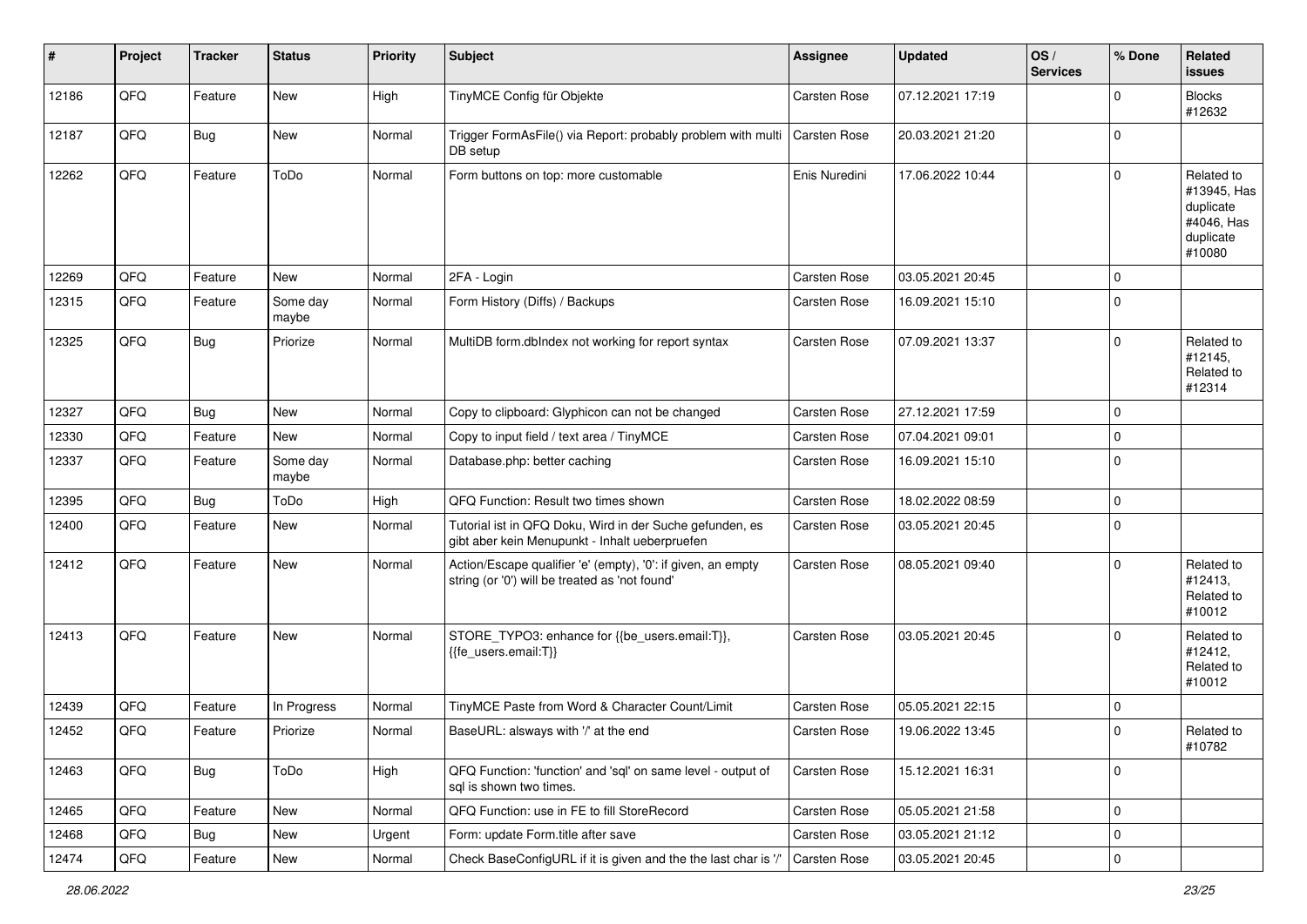| #     | Project | <b>Tracker</b> | <b>Status</b>     | <b>Priority</b> | <b>Subject</b>                                                                                                                                      | Assignee            | <b>Updated</b>   | OS/<br><b>Services</b> | % Done      | Related<br><b>issues</b>                                              |
|-------|---------|----------------|-------------------|-----------------|-----------------------------------------------------------------------------------------------------------------------------------------------------|---------------------|------------------|------------------------|-------------|-----------------------------------------------------------------------|
| 12476 | QFQ     | Feature        | New               | Normal          | clearMe: a) should trigger 'dirty', b) sticky on textarea resize                                                                                    | Benjamin Baer       | 04.01.2022 08:40 |                        | $\Omega$    | Related to<br>#9528                                                   |
| 12477 | QFQ     | Feature        | <b>New</b>        | Normal          | Support for refactoring: Form, FormElement, diverse<br>Tabellen/Spalten, tt-content Records                                                         | Carsten Rose        | 03.05.2021 20:45 |                        | $\Omega$    |                                                                       |
| 12480 | QFQ     | Feature        | New               | Normal          | If QFQ upgrade is running, block further request                                                                                                    | Carsten Rose        | 03.05.2021 20:45 |                        | $\mathbf 0$ |                                                                       |
| 12490 | QFQ     | Feature        | <b>New</b>        | Normal          | Loading Plugins in QFQ - see what tinymce does. (lazy<br>loading)                                                                                   | Benjamin Baer       | 08.06.2022 10:37 |                        | $\Omega$    | Related to<br>#12611,<br>Related to<br>#10013,<br>Related to<br>#7732 |
| 12503 | QFQ     | Feature        | Priorize          | Normal          | Detect dangerous UPDATE statement with missing WHERE                                                                                                | Carsten Rose        | 05.05.2021 22:09 |                        | $\Omega$    |                                                                       |
| 12504 | QFQ     | Feature        | Priorize          | Normal          | sql.log: report fe.id                                                                                                                               | Carsten Rose        | 05.05.2021 22:09 |                        | $\mathbf 0$ |                                                                       |
| 12508 | QFQ     | <b>Bug</b>     | In Progress       | High            | gfg Form: sendMail                                                                                                                                  | Karin Niffeler      | 19.03.2022 17:48 |                        | $\Omega$    |                                                                       |
| 12512 | QFQ     | <b>Bug</b>     | <b>New</b>        | Normal          | Some MySQL Installation can't use 'stored procedures'                                                                                               | Carsten Rose        | 19.03.2022 17:48 |                        | $\Omega$    |                                                                       |
| 12513 | QFQ     | <b>Bug</b>     | New               | High            | Implement server side check of maxlength                                                                                                            | Carsten Rose        | 07.12.2021 17:19 |                        | $\Omega$    |                                                                       |
| 12520 | QFQ     | Bug            | New               | Normal          | Switch FE User: still active even FE User session expired                                                                                           | Carsten Rose        | 19.03.2022 17:48 |                        | $\mathbf 0$ |                                                                       |
| 12532 | QFQ     | Feature        | <b>New</b>        | High            | SIP-Parameter bei Seitenaufruf in Browser-Console<br>anzeigen                                                                                       | <b>Carsten Rose</b> | 07.12.2021 17:19 |                        | $\Omega$    | Related to<br>#11893,<br>Related to<br>#14187                         |
| 12544 | QFQ     | Feature        | <b>New</b>        | High            | a) ' AS _link' new also as ' AS _format', b) sortierung via<br>'display: none;', c) ' format' benoeitgt nicht zwingend<br>u/U/p/m/z/d               | <b>Carsten Rose</b> | 14.12.2021 16:03 |                        | $\Omega$    |                                                                       |
| 12545 | QFQ     | Bug            | New               | Urgent          | sql.log not created / updated                                                                                                                       | <b>Carsten Rose</b> | 14.12.2021 16:02 |                        | $\mathbf 0$ |                                                                       |
| 12546 | QFQ     | Bug            | Feedback          | Normal          | Branch 'Development' - Unit Tests mit dirty workaround<br>angepasst                                                                                 | Carsten Rose        | 19.03.2022 17:48 |                        | $\Omega$    |                                                                       |
| 12556 | QFQ     | Feature        | <b>New</b>        | Normal          | Pills Title: colored = static or dynamic on allrequiredgiven                                                                                        | Benjamin Baer       | 19.03.2022 17:49 |                        | $\Omega$    |                                                                       |
| 12581 | QFQ     | Bug            | New               | Normal          | Form.forward=close: Record 'new' in new browser tab ><br>save (& close) >> Form is not reloaded with new created<br>record id and stays in mode=new | <b>Carsten Rose</b> | 19.03.2022 17:48 |                        | $\mathbf 0$ |                                                                       |
| 12603 | QFQ     | Feature        | <b>New</b>        | Normal          | Dropdown (Select), Radio, checkbox:<br>itemListAlways={{!SELECT key, value}}                                                                        | <b>Carsten Rose</b> | 19.03.2022 17:47 |                        | $\Omega$    |                                                                       |
| 12611 | QFQ     | Feature        | Some day<br>maybe | Normal          | Refactoring: Bootstrap with Lazy Loading                                                                                                            | Carsten Rose        | 08.06.2022 10:37 |                        | $\Omega$    | Related to<br>#12490,<br>Related to<br>#10013,<br>Related to<br>#7732 |